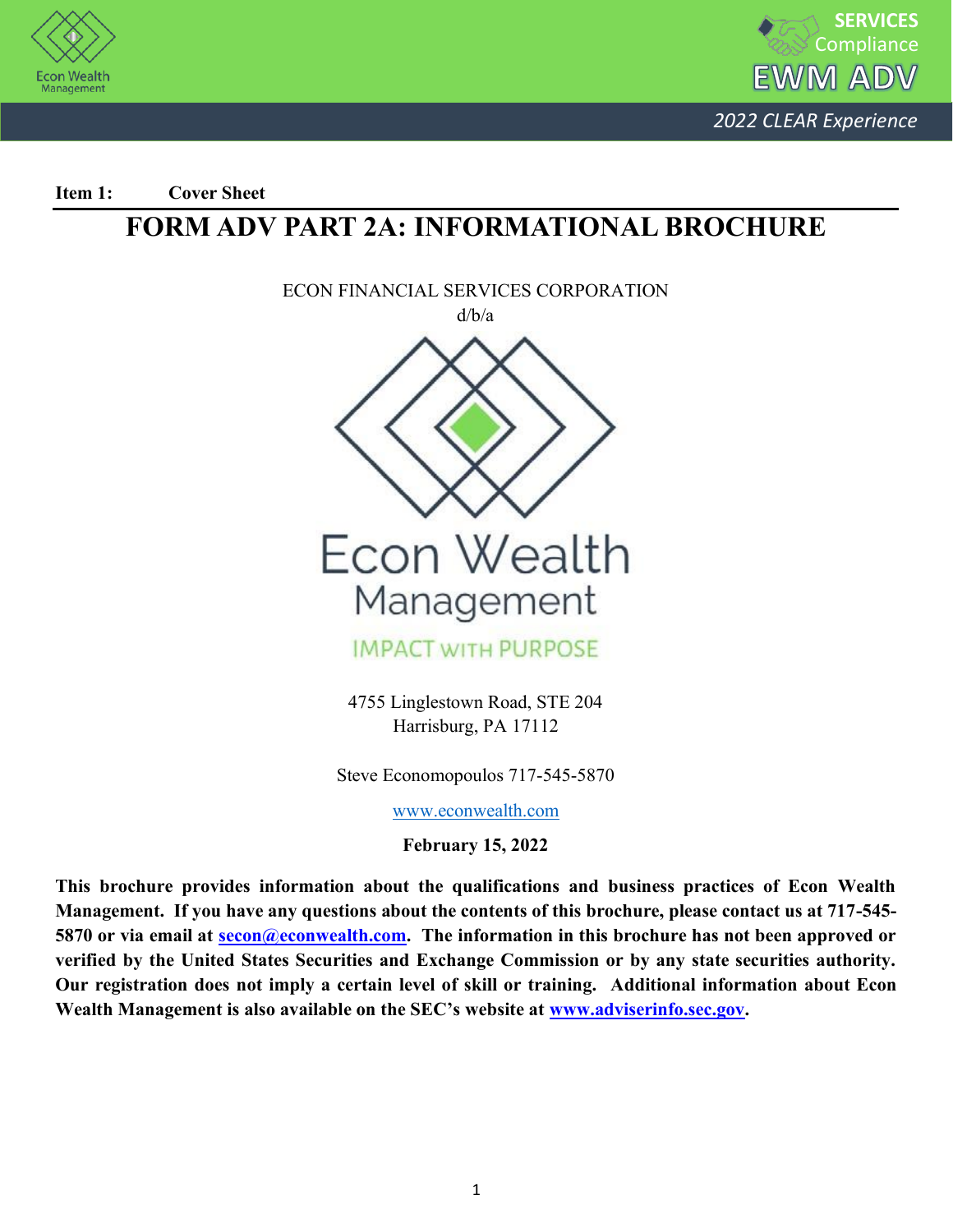



## **Item 2: Statement of Material Changes**

Econ Wealth Management is required to disclose any material changes to this ADV Part 2A here in Item 2.

• There are no material changes to report since the previous filing on March 10, 2021

## **Item 3: Table of Contents**

| Item $1$ : |                                                                                                    |  |
|------------|----------------------------------------------------------------------------------------------------|--|
| Item 2:    |                                                                                                    |  |
| Item 3:    |                                                                                                    |  |
| Item 4:    |                                                                                                    |  |
| Item 5:    |                                                                                                    |  |
| Item $6$ : |                                                                                                    |  |
| Item 7:    |                                                                                                    |  |
| Item 8:    |                                                                                                    |  |
| Item 9:    |                                                                                                    |  |
|            |                                                                                                    |  |
|            | Item 11: Code of Ethics, Participation or Interest in Client Transactions and Personal Trading  13 |  |
|            |                                                                                                    |  |
|            |                                                                                                    |  |
|            |                                                                                                    |  |
|            |                                                                                                    |  |
|            |                                                                                                    |  |
|            |                                                                                                    |  |
|            |                                                                                                    |  |
|            |                                                                                                    |  |
|            |                                                                                                    |  |
|            |                                                                                                    |  |
|            |                                                                                                    |  |
|            |                                                                                                    |  |

| Privacy |
|---------|
|---------|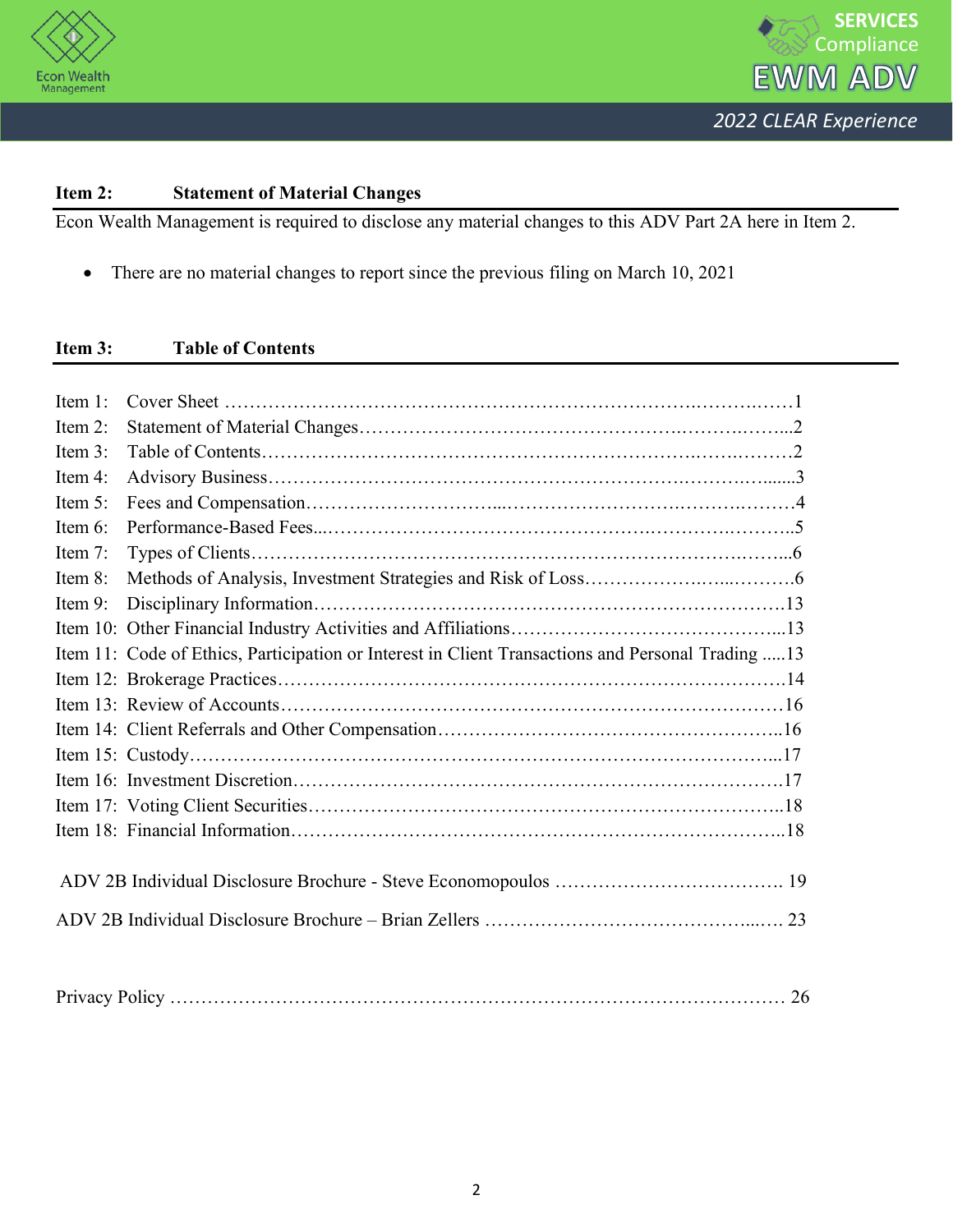

## **Item 4: Advisory Business**

Econ Financial Services Corporation d/b/a Econ Wealth Management ("EWM") has been in business since August 2015. Steve Economopoulos is the firm's principal owner.

EWM provides personalized investment management and financial planning services. We strive to build lasting relationships and create an exceptional experience that provides clients with individualized attention and a financial plan tailored to their needs. Our belief is that making clients feel like they are part of the EWM family fosters a strong working relationship, with an added personal touch. We attempt to help build, maintain, and preserve the assets that clients have worked so hard to accumulate.

## **Investment Management**

Our predominant service is investment management. When a client has at least \$250,000 (subject to our discretion to waive this minimum) we will invest their assets in a manner consistent with their investment objectives. To ascertain these objectives, the client experience begins with a thorough orientation process and continues as we attempt to learn about our clients and their family over the years.

EWM uses a team approach to help clients build and maintain wealth through investment strategies based on individual needs. Our investment management process is both disciplined and active and focuses on individualized attention and personalized advice. Our process includes managing assets on a discretionary basis. This means we make decisions and implement them without specific consultation with each client for each change. This does not mean communication is limited. Building client relationships is at the center of EWM's approach, and our regular communications are designed to keep you connected and educated. In order for us to provide investment management services in accordance with our client's financial goals, consistent, meaningful, and frequent communications with our clients is required. This includes access to staff for requests and inquiries, regular meetings to review your portfolio, and other ongoing communication including update calls, newsletters, and communicating on an as needed basis with the client's other professionals, such as attorneys and accountants. Every client is given the most recent EWM Investment Policy Statement which includes the firm's Investment Philosophy, Investment Objectives, and Portfolio Allocation for creating clear expectations for both the firm and the client.

Clients may at any time place reasonable restrictions such as the types of investments we may use, or on the allocations to each security type. They will receive written or electronic confirmations from their account custodian after any changes are made to their accounts. Our clients will also receive statements at least quarterly from their account custodian. Clients engaging us on a discretionary basis will be asked to execute a Limited Power of Attorney (granting us the discretionary authority over the client accounts) as well as an Investment Management Agreement that outlines the responsibilities of both the client and EWM.

In very limited circumstances, clients may engage us to provide investment management services on a nondiscretionary basis, and we monitor the accounts in the same way as for discretionary services. The difference is that changes to our clients account will not be made until we have confirmed with them (either verbally or in writing) that our proposed change is acceptable.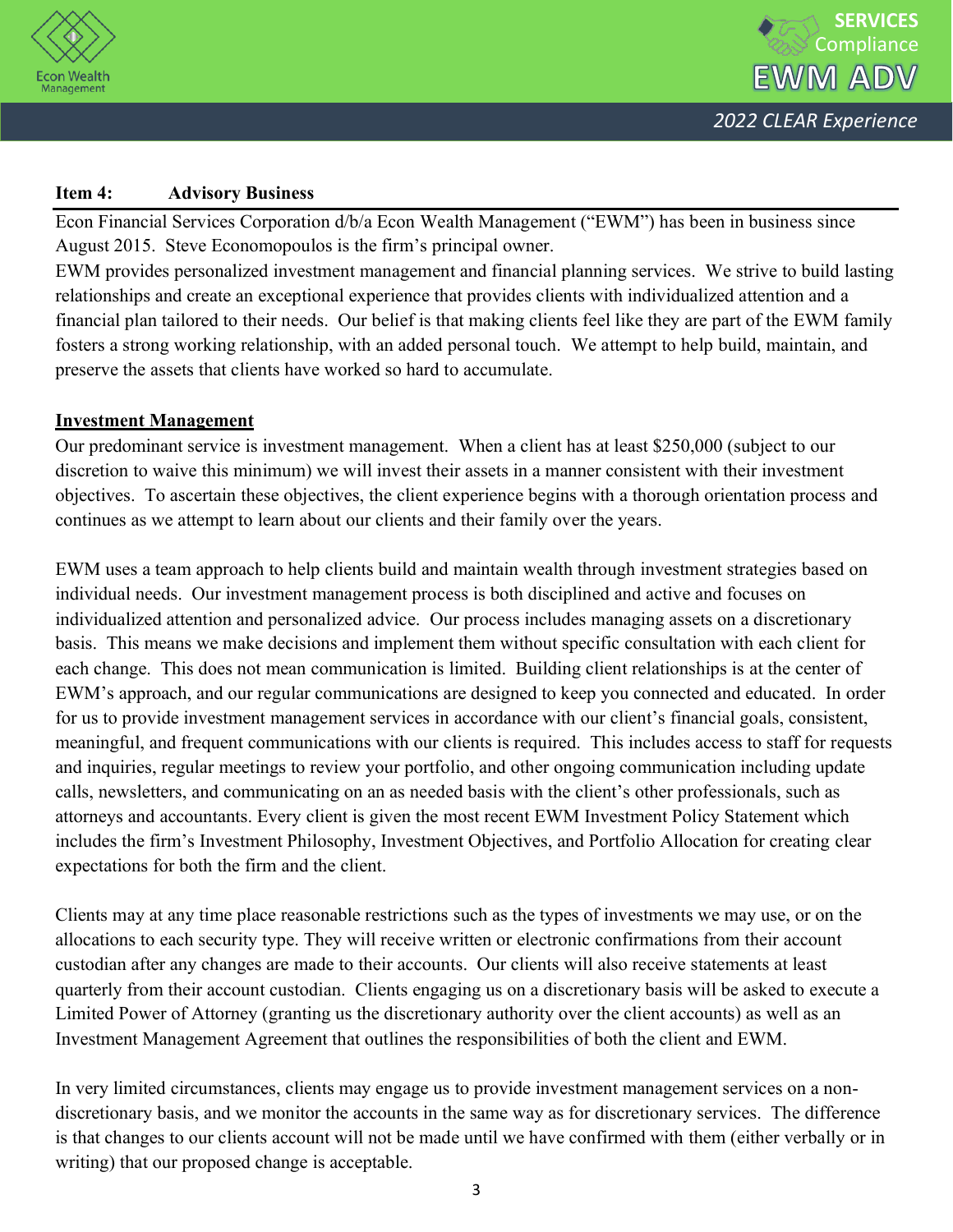



## **Financial Planning**

Financial planning is a process by which a client's current circumstances are reviewed, goals stated, and a plan is made to guide the client to those goals. In the information-gathering stage, the client will supply to EWM information including income, investments, savings, insurance, age, and many other items that are helpful to the firm in assessing your financial goals. The information is typically provided during personal interviews and supplemented with written information. Once the information is received, we will discuss their financial needs and goals and compare their current financial situation with the goals they stated. Once these are compared, we will create a financial and/or investment plan to help them meet their goals.

The plan is intended to be a suggested blueprint of how to meet our client's goals. Not every plan will be the same for every client. Each one is specific to the client who requested it. Because the plan is based on information supplied by the client, it is very important that they accurately and completely communicate to us the information we need. We determine these objectives by reviewing new client questionnaires and then interviewing the client for additional background and clarity so we can gather a more complete picture of a client's needs. It is very important that our clients continually update us with any changes so that if the updates require changes to their plan, we can make those changes. Otherwise, their plan may no longer be accurate.

## **Assets under Management**

As of December 31, 2021:

| <b>Assets under Management</b> |               |  |  |
|--------------------------------|---------------|--|--|
| Discretionary                  | \$142,804,460 |  |  |
| Non-Discretionary              | 10,720,758    |  |  |
| Total                          | \$153,525,218 |  |  |

## **Item 5: Fees and Compensation**

All investment management clients will be required to execute a Discretionary Agreement that will describe the type of management services to be provided as well as advisory fees, among other items.

## **Investment Management**

Generally, fees vary from 0.60% to 2.00% per annum of the market value of a client's assets managed by EWM. The fee range stated is a guide. Fees are negotiable, and may be higher or lower than this range, based on the nature of the account. Factors affecting fee percentages include the size of the account, complexity of asset structures, and other factors.

## **Investment Management**

Investment advisory fees will be electronically debited directly from each client's account. The advisory fee is paid quarterly, in advance, and the value used for the fee calculation is the net value as of the last market day of the previous quarter. This means that if the annual fee is 1.00%, then each quarter we will multiply the value of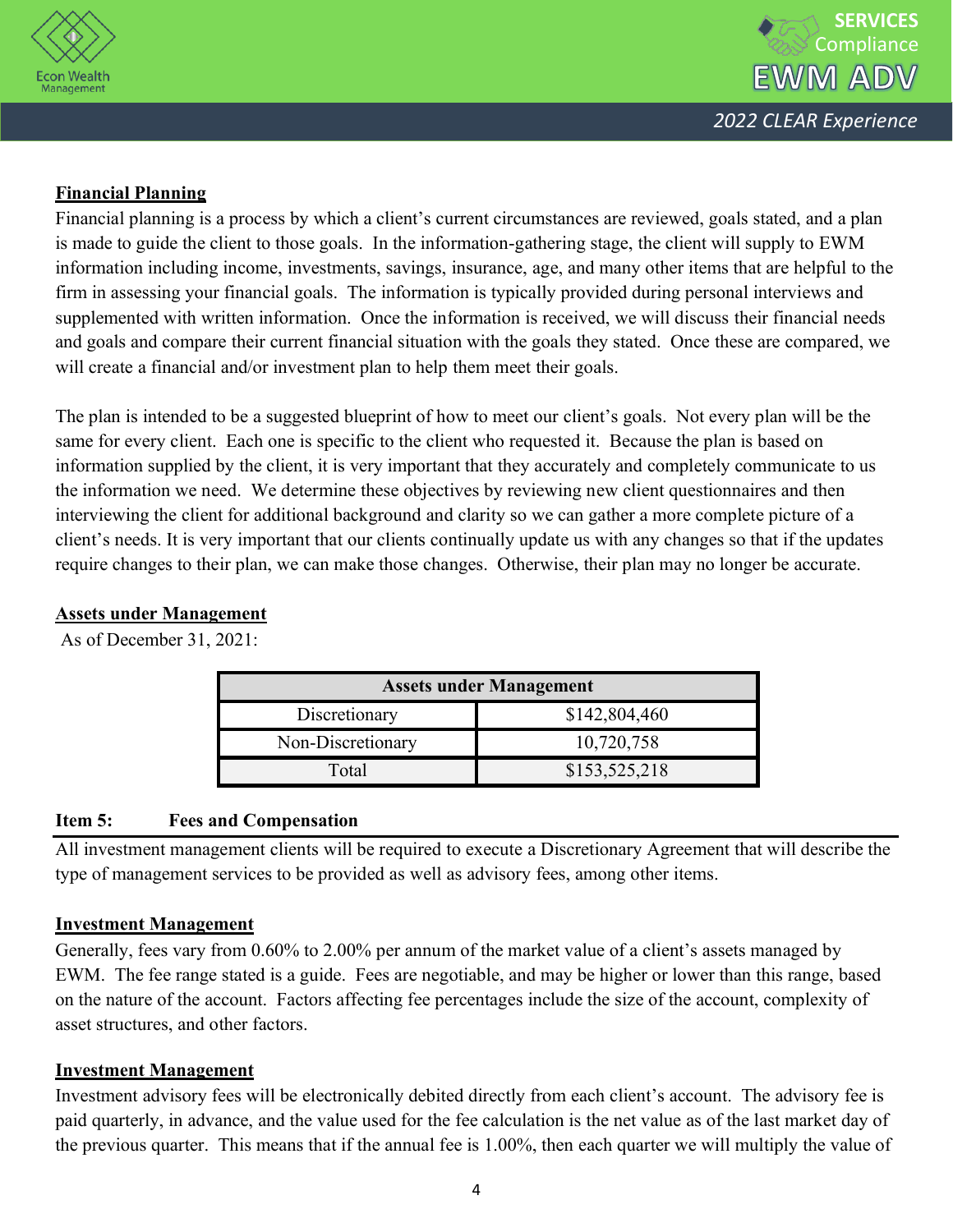



the account by 1.00%, then divide by the number of days in that calendar year and multiply that number by the number of days in the applicable billing period to calculate our fee. Additionally, assets allocated to cash or a cash proxy, such as a money market account, will be included in the calculation of assets under management. Once the calculation is made, we will instruct the account custodian to deduct the fee from our clients account and remit it to EWM. While almost all of our clients choose to have their fee debited from their account, we will invoice clients upon request.

Clients whose fees are directly debited will provide written authorization to debit advisory fees from their accounts held by a qualified custodian chosen by the client. Each quarter, clients will receive a statement from their account custodian showing all transactions in their account, including the fee.

## **Other Fees**

There are a number of other fees that can be associated with holding and investing in securities. Our clients will be responsible for fees including transaction fees for the purchase or sale of a mutual fund or Exchange Traded Fund, or commissions for the purchase or sale of a stock. Expenses of a fund will not be included in management fees, as they are deducted from the value of the shares by the ETF or mutual fund manager. For complete discussion of expenses related to each ETF or mutual fund, our clients should read a copy of the prospectus issued by that fund. EWM can provide or direct them to a copy of the prospectus for any fund that we recommend.

Brokerage arrangements are further described in Item 12 below.

Please make sure to read Item 12 of this informational brochure, where we discuss broker-dealer and custodial issues.

## **Pro-rata Fees**

If a client joins during a quarter, they will pay a management fee for the number of days left in that quarter included with their next quarter's bill. However, if they terminate their relationship with EWM during a quarter, they will be not be entitled to a refund of any management fees for the remainder of the quarter. To be clear, there will be no refund for any termination, therefore it would be in our client's best interest to wait until the end of the quarter to close any accounts with EWM.

## **Compensation for the Sale of Securities.**

This item is not applicable.

## **Item 6: Performance-Based Fees**

EWM will not charge performance-based fees.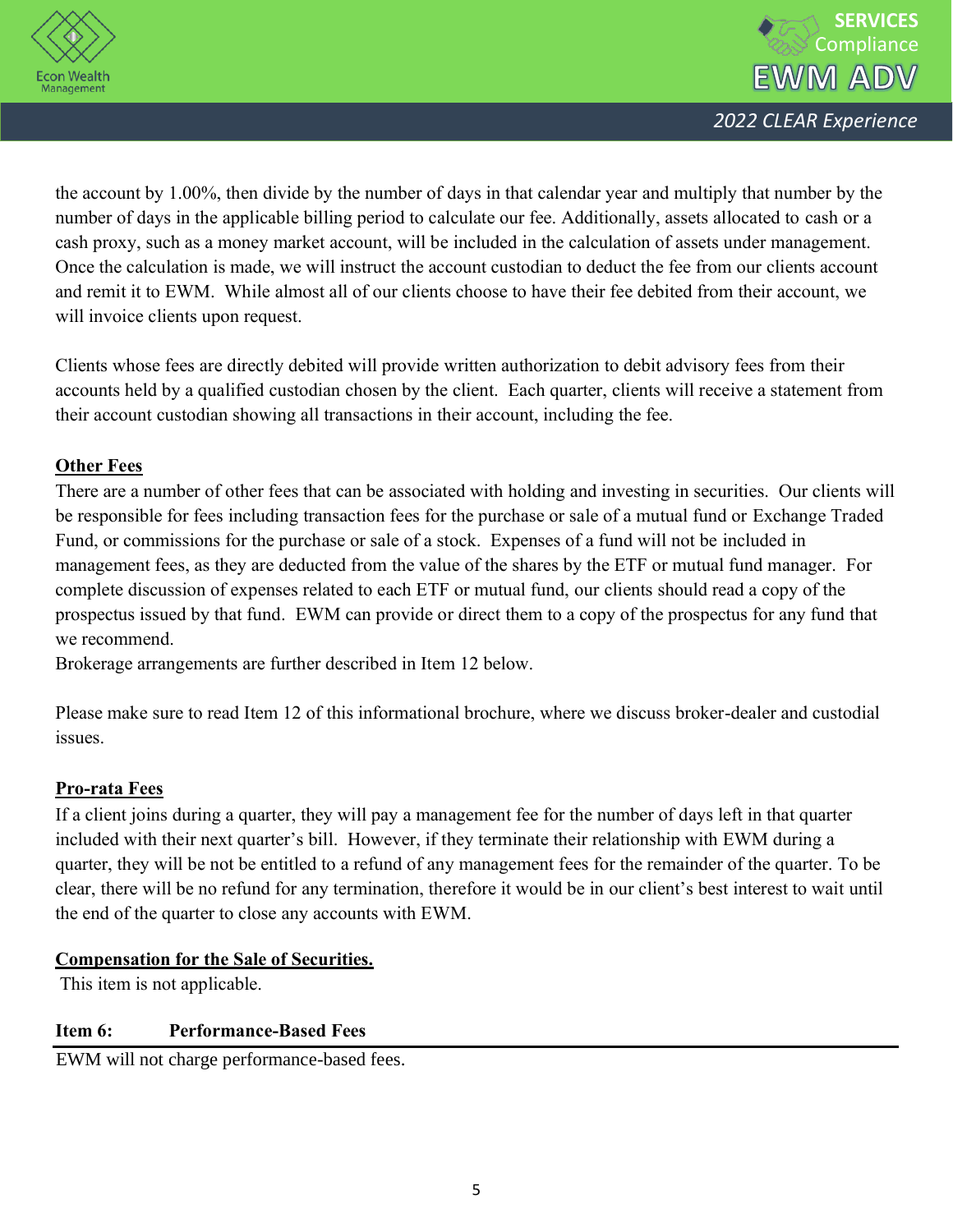

## **Item 7: Types of Clients**

Clients advised may include individuals, families, trusts, charitable organizations and foundations, pensions and corporations. EWM requires each client to place at least \$250,000 with the firm. This minimum may be waived in the discretion of EWM.

## **Item 8: Methods of Analysis, Investment Strategies and Risk of Loss**

It is important for you to know and remember that all investments carry risks. **Investing in securities involves risk of loss that clients should be prepared to bear.** 

EWM's investment selection process combines a top-down macro approach with bottom-up security selection to guide us in constructing portfolios. The top-down approach includes taking a macroeconomic view of the market, looking at market indicators, trends, seasonality, and breadth of the market. The bottom-up approach starts with idea generation using third-party research and screens. We utilize technical analysis, which means that we will review the past behaviors of the security and markets in which it trades for signals as to what might happen in the future. Using fundamental analysis, we base our conclusions on predominantly publicly available research, such as regulatory filings, press releases, competitor analyses, and in some cases research we receive from our custodian or other market analyses. Using the top down and bottom-up approaches simultaneously, EWM is able to narrow down the menu of investment opportunities available to clients.

At Econ Wealth Management our niche is working actively to research and select investments on your behalf. In a world of cost reduction within our choices of investments from which to select, we work diligently to identify investments that, in our opinion, are appropriate to the goals of your plan. We also believe that using investments with low annual expense ratios (individual stocks and exchange traded funds (ETFs)) is of utmost importance. In working to achieve the most beneficial blend of investments for your portfolio, specifically based on your plan, we have updated our investment selection process. Our team has designed portfolios that will consist predominantly of ETFs routinely with low annual expense ratios with the ability to include individual stocks with no annual expense ratio. ETF positions of higher expenses are generally avoided unless comparable options do not offer lower expenses or restrict the Asset Management Team's trading ability due to low volume or other factors. Following is our 2022 menu of offerings that we utilize to manage accounts to fit the needs of our clients based on risk tolerance, financial goals, and income needs.

## Core Allocations*: Normally reserved for clients with total assets under 100k. These allocations normally contain up to 12 holdings but may include more or less.*

• **Aggressive**: 85-100% equity, 0-15% fixed income. Our Aggressive portfolio is for investors willing to bear more risk and consists of a smaller total number of holdings that are heavily weighted in equity positions with limited exposure to fixed income. It is comprised of 8-12 holdings at any given time focused on individual stock positions that are diversified across sectors and asset classes.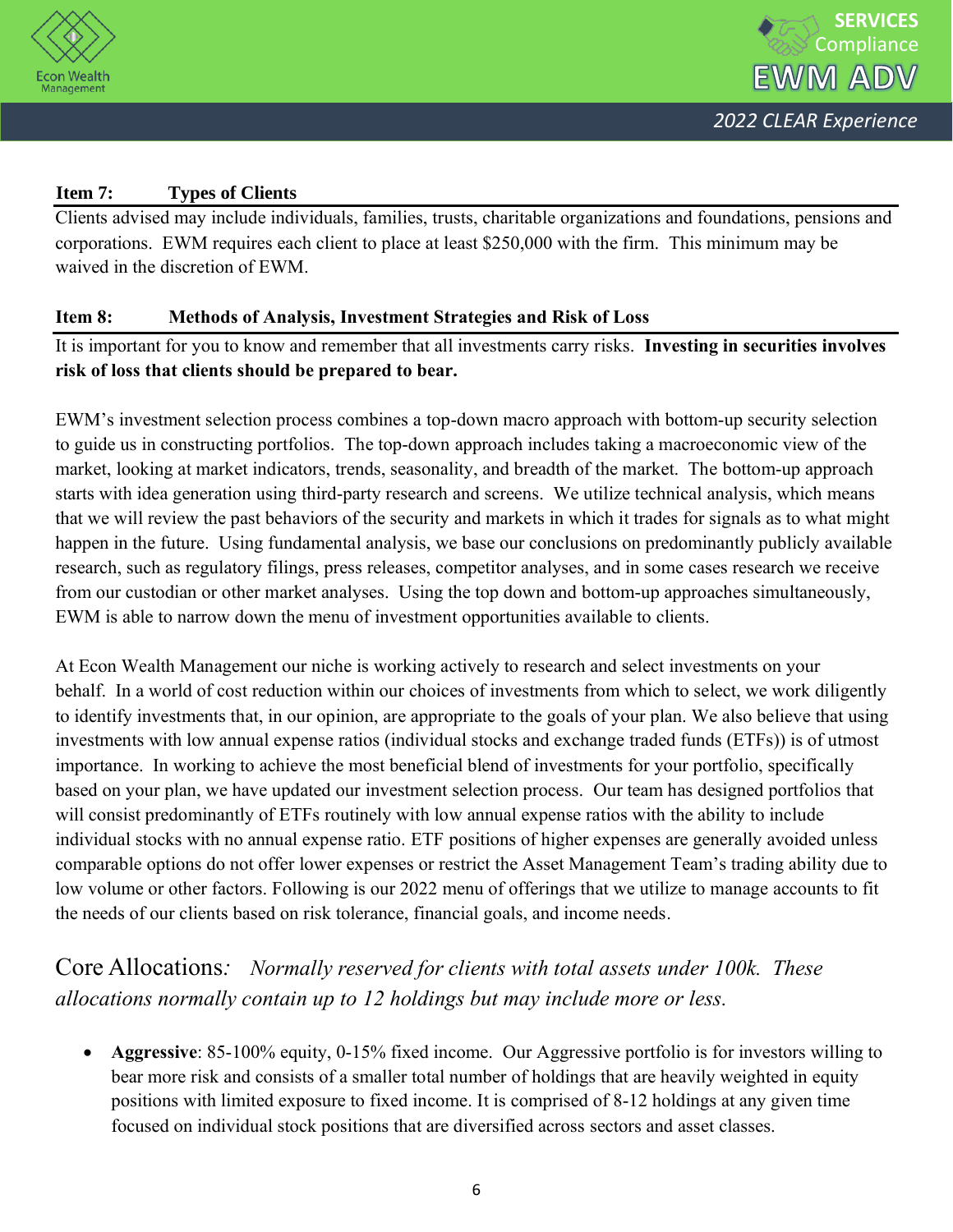



- **Balanced**: 50-65% equity, 35-50% fixed income. This allocation aims to provide an equal weighting of fixed income and equity. It allows investors the ability to own a smaller total number of holdings that are selected to be strategically diversified.
- **Conservative**: 20-35% equity, 65-80% fixed income. This allocation provides our investors who tolerate less risk a smaller number of holdings concentrated in fixed income with the opportunity for a focus on income and a secondary goal of growth through even more limited equity positions.

Strategic Allocations*: Normally reserved for clients with total assets above 100k. These allocations may feature up to 35 holdings but may contain more or less which also includes up to 15 individual stock positions. Strategic Allocations may also include municipal bond ETFs for taxable accountsif determined beneficial by Asset Management.* 

- **Growth**: 75-90% equity, 10-25% fixed income. This solution is designed for investors with a higherlevel risk tolerance who understand volatility while accepting the potential of higher returns/higher risk compared to fixed income focused portfolios. It is appropriate for both Aggressive and Moderately Aggressive investors.
- **Moderately Aggressive**: 65-80% equity, 20-35% fixed income. This solution is intended to provide a slightly overweighted amount of equity to investors who are seeking growth but also want to limit risk and volatility with additional fixed income.
- **Moderate:** 50-65% equity, 35-50% fixed income. This solution is designed to give investors a balanced mix of equity and fixed income that aims for a moderate level of growth while accepting a moderate level of volatility.
- **Moderately Conservative**: 35-50% equity, 50-65% fixed income. This solution is designed for investors with a lower-level risk tolerance who prefer less volatility while accepting the potential of lower returns compared to equity portfolios.

Tactical Allocations: *Normally reserved for clients with total assets above 1MM, tactical allocations build upon and include the holdings found in CORE & STRATEGIC Portfolios. The allocationsfeature actively traded securities for clients with specific risk tolerances or tactically aligned securities based on financial planning consideration. Accounts for investors who have the risk tolerance for tactical allocations can be invested into one or a mix of the allocations listed below. These allocations may feature up to 50 holdings but may contain more or less.* 

• **Capital Appreciation (Group 3)**: 70-100% equity, 0-30% fixed income. Designed to offer investors a focused mix of specific equity positions of a tactical nature in addition to a minor fixed income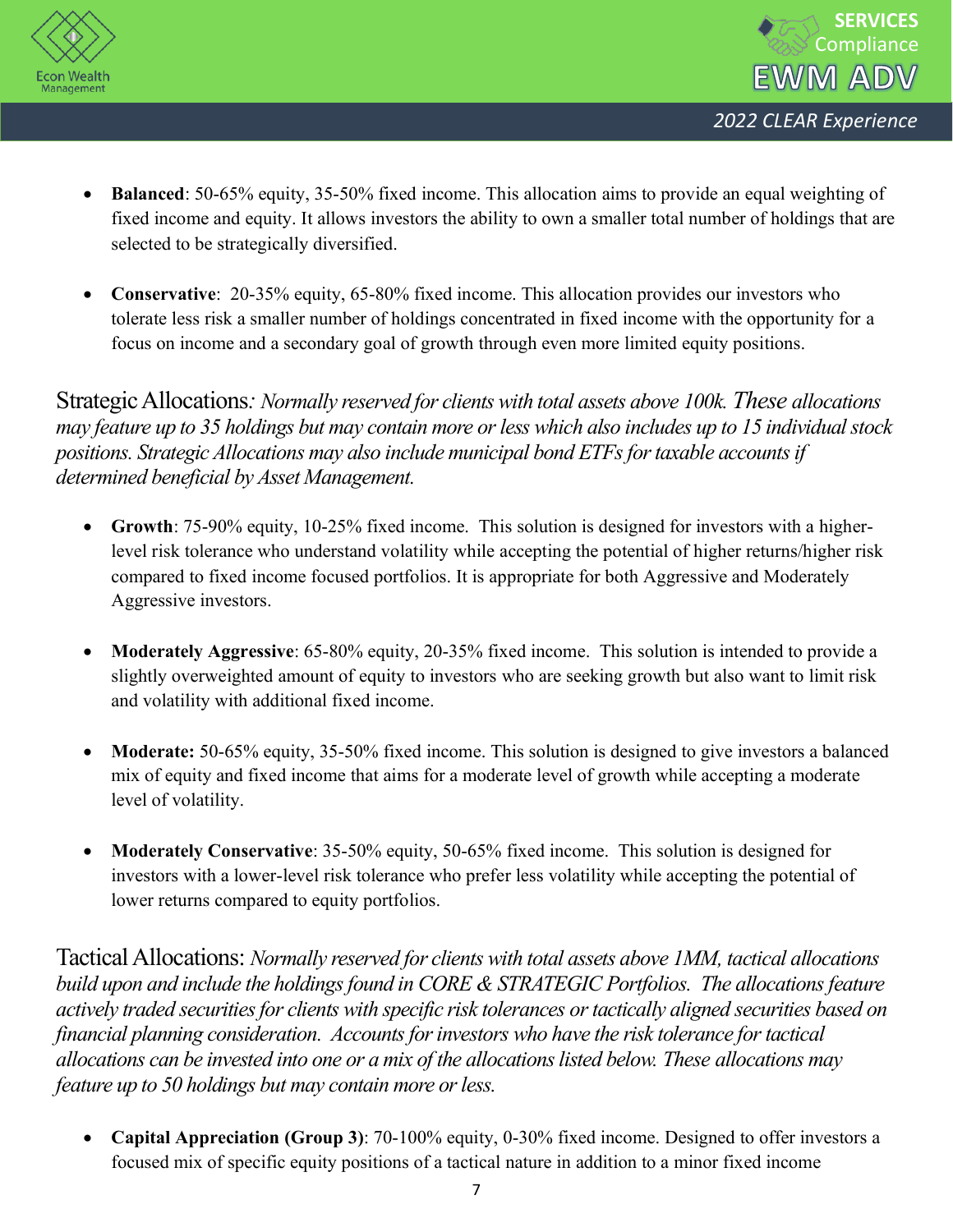



allocation to provide some diversification from sector and individual stock positions. A large component of this portfolio may include tactical and technical trading designated to capture price movements in a short period of time.

- **Managed Growth (Group 2)**: 50-70% equity, 30-50% fixed income. Designed to offer investors a mix of specific equity positions of a tactical nature in addition to additional fixed income exposure to help offset volatility of sector or individual stock positions. Additional holdings may include, but are not limited to, riskier stock picks intended to be held for a shorter duration than the ones included in the Strategic Portfolios.
- **Balanced Allocation (Group 1):** 30-60% equity, 40-70% fixed income. Designed to offer investors a mix of specific equity positions of a tactical nature in addition to a focus of fixed income to help combat potential additional volatility of sector or individual stock positions. Such holdings may include, but are not limited to, technical stock picks that would not qualify for Strategic Portfolios.

In addition, certain accounts may feature our **Tax Favored sub-allocation** which consists of municipal bond positions that offer tax favored income in the form of various ETF's that can be included in any of the Tactical Allocations listed above.

These investment allocations are not investment products. Clients may have different needs than others within the same allocation. Accordingly, the EWM allocations within client accounts may not have the exact same percentages of each underlying investment.

The investment allocations that we recommend to build a client's overall portfolio are based on the needs of the client as compared with the results of our investment process and investment screens, as well as current market conditions, the client's current financial situation (including assets that may be managed by another advisor), financial goals, and the timeline to meet those goals. Because we develop an investment strategy based on the client's personal situation and financial goals, their asset allocations may be similar to or different from another client with similar investment objectives.

It is important to remember that because market conditions can vary greatly, client's asset allocation guidelines are not necessarily strict rules. Rather, we review accounts individually, and may deviate from the guidelines as we believe necessary.

## **Risk of Loss**

There are always risks to investing. **Clients should be aware that all investments carry various types of risk including the potential loss of principal that clients should be prepared to bear.** It is impossible to name all possible types of risks. Among the risks are the following: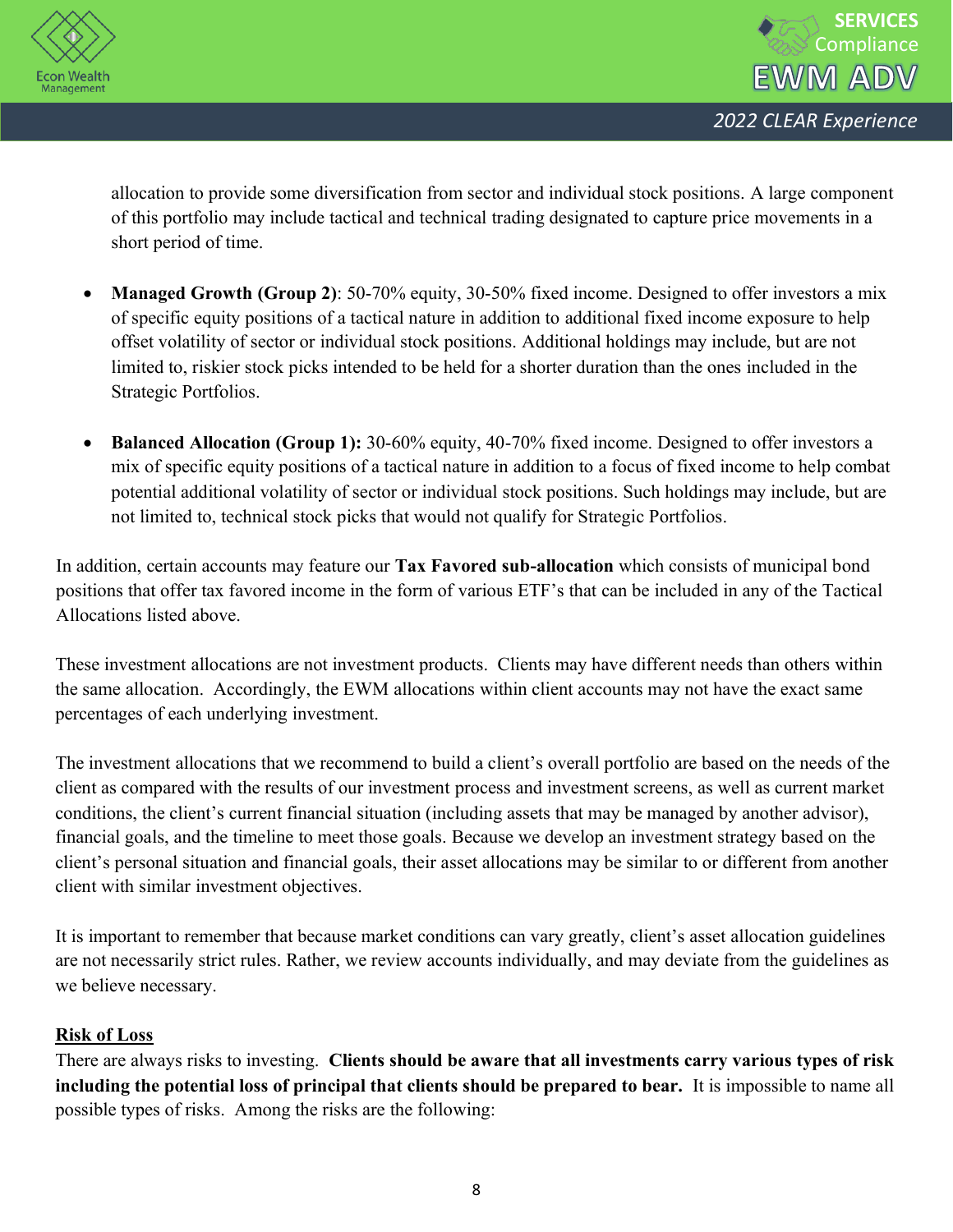



- **Political Risks.** Most investments have a global component, even domestic stocks. Political events anywhere in the world may have unforeseen consequences to markets around the world.
- **General Market Risks.** Markets can, as a whole, go up or down on various news releases or for no understandable reason at all. This sometimes means that the price of specific securities could go up or down without real reason and may take some time to recover any lost value. Adding additional securities does not help to minimize this risk since all securities may be affected by market fluctuations.
- **Currency Risk.** When investing in another country using another currency, the changes in the value of the currency can change the value of a security in one of our portfolios.
- **Regulatory Risk.** Changes in laws and regulations from any government can change the value of a given company and its accompanying securities. Certain industries are more susceptible to government regulation. Changes in zoning, tax structure or laws impact the return on these investments.
- **Strategy Risk.** When investments are made through a strategy, rather than individualized investment considerations, there is always the possibility that individualized investment choices would have produced a more positive result for a client than an approach where investments are made for a group of individuals with common characteristics.
- **Tax Risks Related to Short Term Trading**: Clients should note that EWM may engage in short-term trading transactions. These transactions may result in short term gains or losses for federal and state tax purposes, which may be taxed at a higher rate than long term strategies. EWM endeavors to invest client assets in a tax efficient manner, but all clients are advised to consult with their tax professionals regarding the transactions in client accounts.
- **Purchasing Power Risk.** Purchasing power risk is the risk that the investment's value will decline as the price of goods rises (inflation). The investment's value itself does not decline, but its relative value does, which is the same thing. Inflation can happen for a variety of complex reasons, including a growing economy and a rising money supply.
- **Business Risk.** This can be thought of as certainty or uncertainty of income. Management comes under business risk. Cyclical companies (like automobile companies) have more business risk because of the less steady income stream. On the other hand, fast food chains tend to have steadier income streams and therefore, less business risk.
- **Financial Risk**. The amount of debt or leverage determines the financial risk of a company.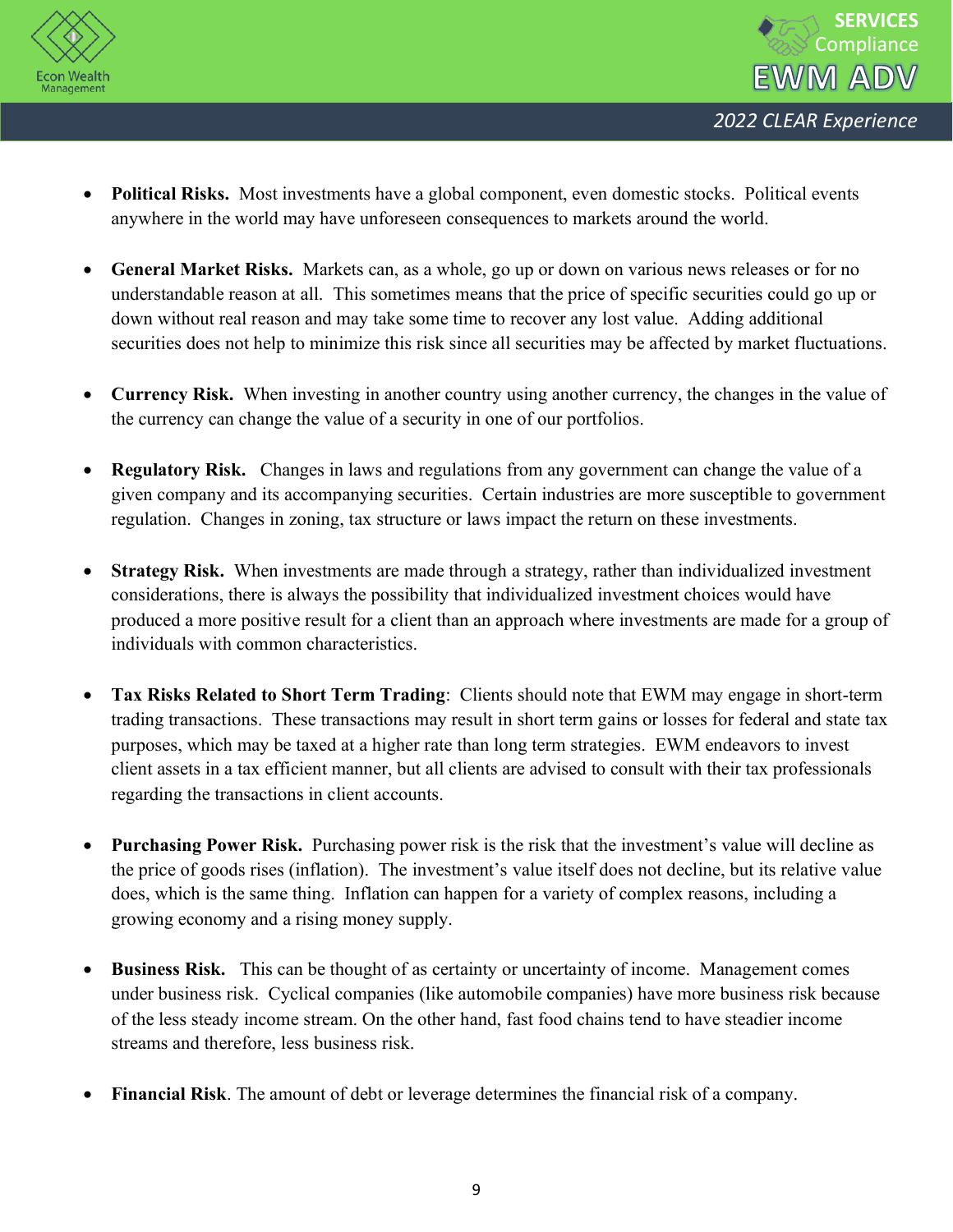



- **Default Risk.** This risk pertains to the ability of a company to service their debt. Ratings provided by several rating services help to identify those companies with more risk. Obligations of the U.S. government are said to be free of default risk.
- **Margin Risk.** "Margin" is a tool used to maximize returns on a given investment by using securities in a client account as collateral for a loan from the custodian to the client. The proceeds of that loan are then used to buy more securities. In a positive result, the additional securities provide additional return on the same initial investment. In a negative result, the additional securities provide additional losses. Margin therefore carries a higher degree of risk than investing without margin. Any client account that will use margin will do so in accordance with Regulation T. EWM may utilize margin on a limited basis for clients with higher risk tolerances.
- **Short Sales.** "Short sales" are a way to implement a trade in a security EWM feels is overvalued. In a "long" trade, the investor is hoping the security increases in price. Thus, in a long trade, the amount of the investor's loss (without margin) is the amount paid for the security. In a short sale, the investor is hoping the security decreases in price. However, unlike a long trade where the price of the security can only go from the purchase price to zero, in a short sale, the prince of the security can go infinitely upwards. Thus, in a short sale, the potential for loss is unlimited and unknown, where the potential for loss in a long trade is limited and knowable. EWM utilizes short sales only when the client's risk tolerances permit.
- **Information Risk.** All investment professionals rely on research in order to make conclusions about investment options. This research is always a mix of both internal (proprietary) and external (provided by third parties) data and analyses. Even an adviser who says they rely solely on proprietary research must still collect data from third parties. This data, or outside research is chosen for its perceived reliability, but there is no guarantee that the data or research will be completely accurate. Failure in data accuracy or research will translate to a compromised ability by the adviser to reach satisfactory investment conclusions.
- **Options.** The use of options transactions as an investment strategy involves a high level of inherent risk. Although the intent of many of the options-related transactions implemented by EWM is to hedge against principal risk, certain of the options-related strategies (i.e., straddles, short positions, etc.), may in and of themselves, produce principal volatility and/or risk. Thus, a client must be willing to accept these enhanced volatility and principal risks associated with such strategies. In light of these enhanced risks, client may direct EWM, in writing, not to employ any or all such strategies for his/her/their/its accounts. Clients participating in an options strategy should *carefully* consider all information regarding the strategy and its risks prior to participating.
- **Small Companies.** Some investment opportunities in the marketplace involves smaller issuers. These companies may be starting up or are historically small. While these companies sometimes have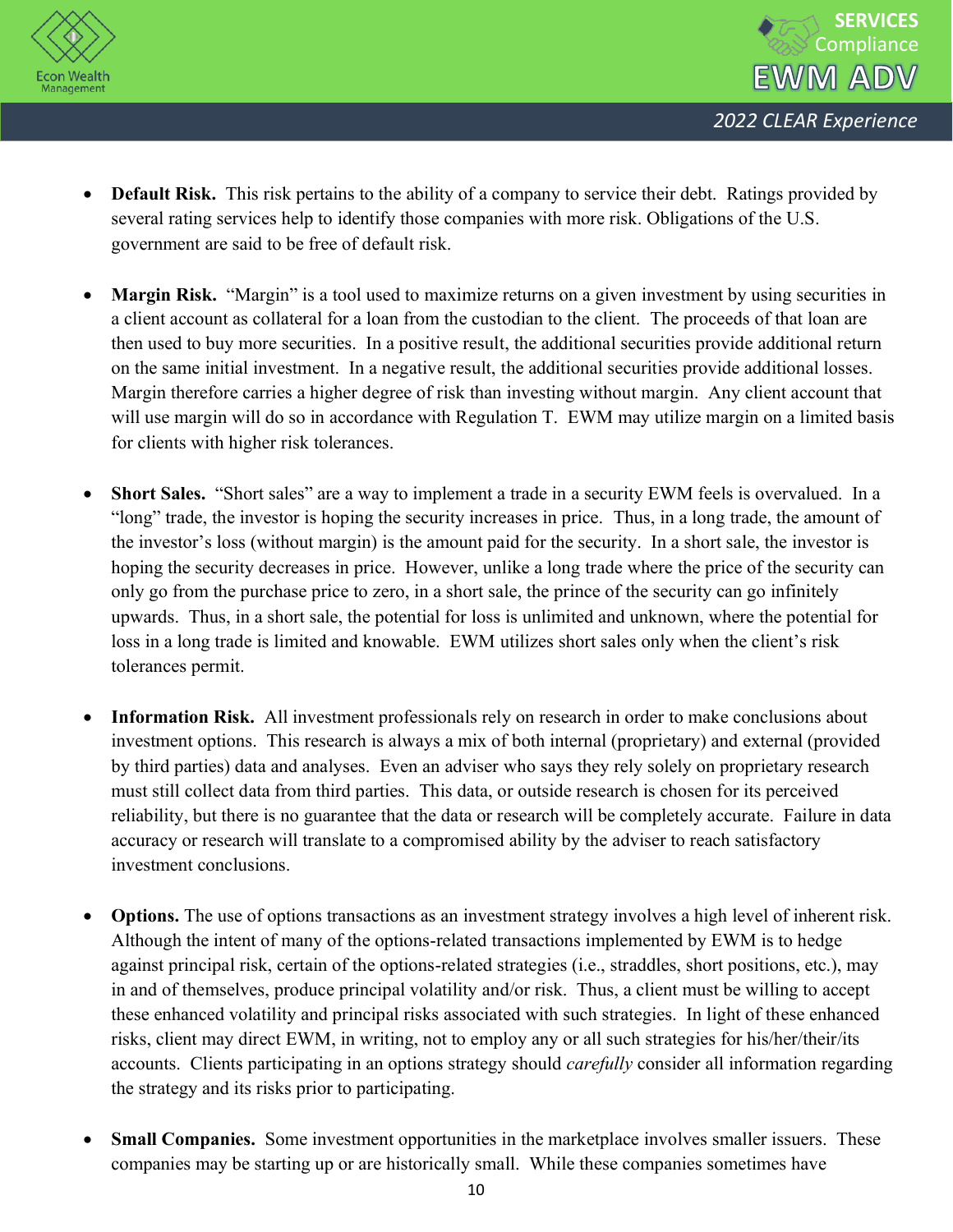



potential for outsized returns, they also have the potential for losses because the reasons the company is small are also risks to the company's future. For example, a company's management may lack experience, or the company's capital for growth may be restricted. These small companies also tend to trade less frequently that larger companies, which can add to the risks associated with their securities because the ability to sell them at an appropriate price may be limited as compared to the markets. Not only do these companies have investment risk, if a client is invested in such small companies and requests immediate or short-term liquidity, these securities may require a significant discount to value to be sold in a shorter time frame.

- **Concentration Risk**. While EWM selects individual securities, including mutual funds, for client portfolios based on an individualized assessment of each security, this evaluation comes without an overlay of general economic or sector specific issue analysis. This means that a client's equity portfolio may be concentrated in a specific sector, geography, or sub-sector (among other types of potential concentrations), so that if an unexpected event occurs that affects that specific sector or geography, for example, the client's equity portfolio may be affected negatively, including significant losses.
- **Transition risk.** As assets are transitioned from a client's prior advisers to EWM there may be securities and other investments that do not fit within the asset allocation strategy selected for the client. Accordingly, these investments will need to be sold to reposition the portfolio into the asset allocation strategy selected by EWM. However, this transition process may take some time to accomplish. Some investments may not be unwound for a lengthy period for a variety of reasons that may include unwarranted low share prices, restrictions on trading, contractual restrictions on liquidity, or marketrelated liquidity concerns. In some cases, there may be securities or investments that are never able to be sold. The inability to transition a client's holdings into recommendations of EWM may adversely affect the client's account values, as EWM's recommendations may not be able to be fully implemented.
- **Restriction Risk**. Clients may always place reasonable restrictions on the management of their accounts. However, placing these restrictions may make managing the accounts more difficult, thus lowering the potential for returns.
- **Risks Related to Investment Term & Liquidity**. Securities do not follow a straight line up in value. All securities will have periods of time when the current price of the security is not an accurate measure of its value. If a client requires us to liquidate their portfolio during one of these periods, they will not realize as much value as they would have had the investment had the opportunity to regain its value. Further, some investments are made with the intention of the investment appreciating over an extended period of time. Liquidating these investments prior to their intended time horizon may result in losses.
- **REITS.** EWM may recommend that portions of client portfolios be allocated to real estate investment trusts, otherwise known as "REITs". A REIT is an entity, typically a trust or corporation, that accepts investments from a number of investors, pools the money, and then uses that money to invest in real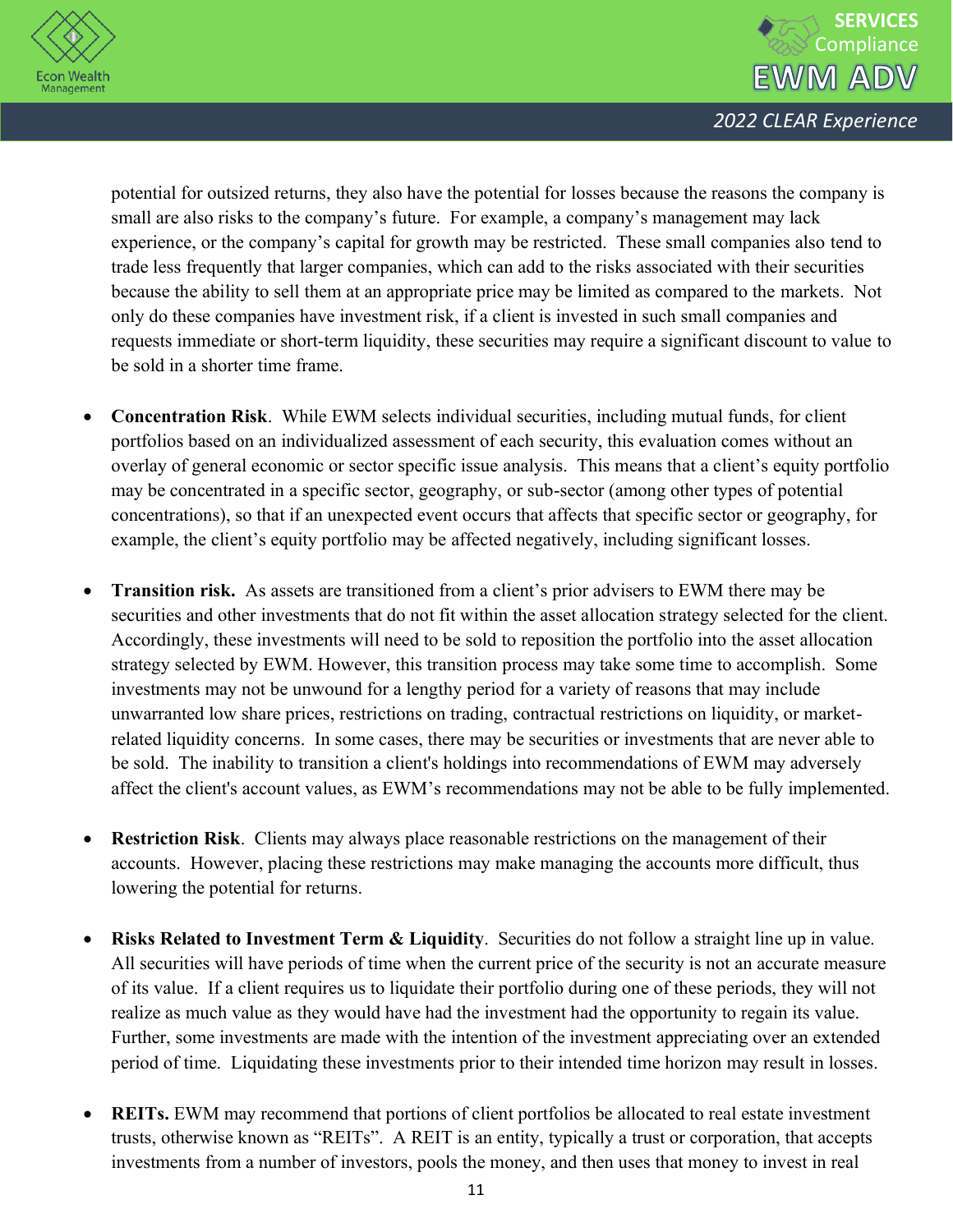



estate through either actual property purchases or mortgage loans. While there are some benefits to owning REITs, which include potential tax benefits, income and the relatively low barrier to invest in real estate as compared to directly investing in real estate, REITs also have some increased risks as compared to more traditional investments such as stocks, bonds, and mutual funds. First, real estate investing can be highly volatile. Second, the specific REIT chosen may have a focus such as commercial real estate or real estate in a given location. Such investment focus can be beneficial if the properties are successful but lose significant principal if the properties are not successful. REITs may also employ significant leverage for the purpose of purchasing more investments with fewer investment dollars, which can enhance returns but also enhances the risk of loss. The success of a REIT is highly dependent upon the manager of the REIT. Clients should ensure they understand the role of the REIT in their portfolio.

- **MLPs.** EWM may recommend that portions of client portfolios be allocated to master limited partnerships, otherwise known as "MLPs". An MLP is a publicly traded entity that is designed to provide tax benefits for the investor. In order to preserve these benefits, the MLP must derive most, if not all, of its income from real estate, natural resources and commodities. While MLPs may add diversification and tax favored treatment to a client's portfolio, they also carry significant risks beyond more traditional investments such as stocks, bonds and mutual funds. One such risk is management risk-the success of the MLP is dependent upon the manager's experience and judgment in selecting investments for the MLP. Another risk is the governance structure, which means the rules under which the entity is run. The investors are the limited partners of the MLP, with an affiliate of the manager typically the general partner. This means the manager has all of the control in running the entity, as opposed to an equity investment where shareholders vote on such matters as board composition. There is also a significant amount of risk with the underlying real estate, resources or commodities investments. Clients should ask EWM any questions regarding the role of MLPs in their portfolio.
- **International Investing.** Investing outside of the United States, especially in emerging markets, can have special or enhanced risks. The most obvious are political risk (changes in local politics can have a vast impact on the markets in that country as well as regulations affecting given issuers) and currency risk (changes in exchange rates between the dollar and the local denominations can materially affect the value of the security even if the underlying fundamentals and market price are stagnant). There are other risks, including enhanced liquidity risk, meaning that while domestic equities and mutual funds are generally easily liquidated (though there may be a risk of loss due to the timing of the sale), equities in other jurisdictions may be subject to the circumstances of lower overall market volume and fewer companies on an emerging exchange. In addition, there may be less information and less transparency in a foreign market or from a foreign company. Foreign markets impose different rules than domestic markets, which may not be to an investor's advantage. Also, companies in foreign jurisdictions are generally able to avail themselves of local laws and venues, meaning that legal remedies for U.S. investors may not be as easily obtained as in the U.S.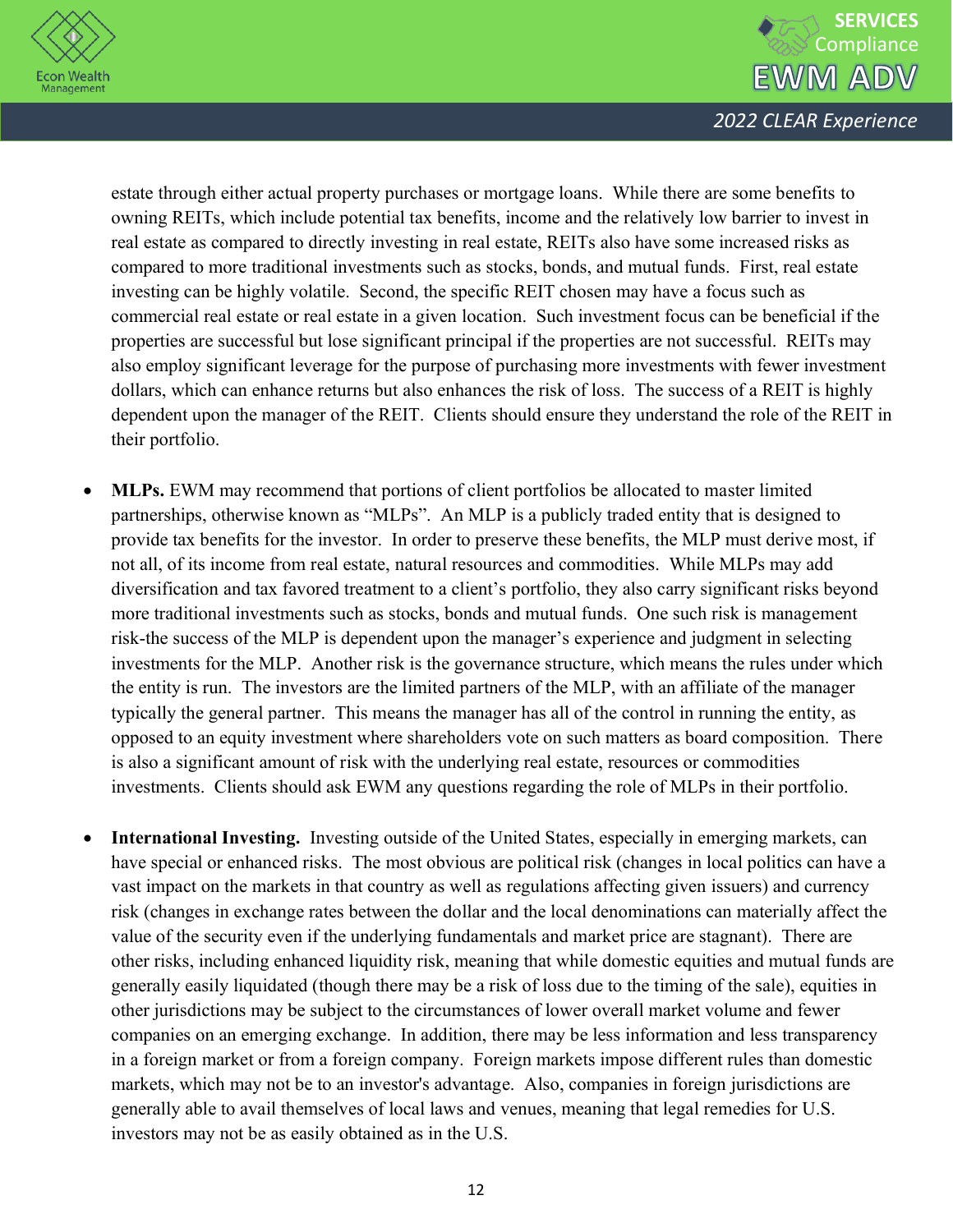



- Pandemic Risk. Large-scale outbreaks of infectious disease that can greatly increase morbidity and mortality over a wide geographic area, crossing international boundaries, and causing significant economic, social, and political disruption.
- **Cybersecurity Risk.** The computer systems, networks and devices used by us and our service providers employ a variety of protections designed to prevent damage or interruption from computer viruses, network and computer failures and cyberattacks. Despite such protections, systems, networks and devices potentially can be breached. Cyberattacks include, but are not limited to, gaining unauthorized access to digital systems for purposes of corrupting data, or causing operational disruption, as well as denial-of- service attacks on websites. Cyber incidents may cause disruptions and impact business operations, potentially resulting in financial losses, the inability of us or our service providers to trade, violations of privacy and other laws, regulatory fines, reputational damage, reimbursement costs and additional compliance costs, as well as the inadvertent release of confidential information.

## **Item 9: Disciplinary Information**

There are no disciplinary items to report.

## **Item 10: Other Financial Industry Activities and Affiliations**

## A. **Broker-dealer**

Neither the principal of EWM, nor any related persons are registered, or have an application pending to register, as a broker dealer or as an associated person of the foregoing entities.

## B. **Futures Commission Merchant/Commodity Trading Advisor**

Neither the principal of EWM, nor any related persons are registered, or have an application pending to register, as a futures commission merchant, commodity pool operator, a commodity trading advisor, or an associated person of the foregoing entities.

## C. **Relationship with Related Persons**

EWM does not have any relationships with Related Persons.

## D. **Recommendations of other Advisers**

EWM does not utilize nor select other advisers or third-party managers. All assets are managed by EWM.

## **Item 11: Code of Ethics, Participation or Interest in Client Transactions & Personal Trading**

A. A copy of our Code of Ethics is available upon request. Our Code of Ethics includes discussions of our fiduciary duty to clients, political contributions, gifts, entertainment, and trading guidelines.

B. Not applicable. EWM does not recommend to clients that they invest in any security in which EWM or any principal thereof has any financial interest.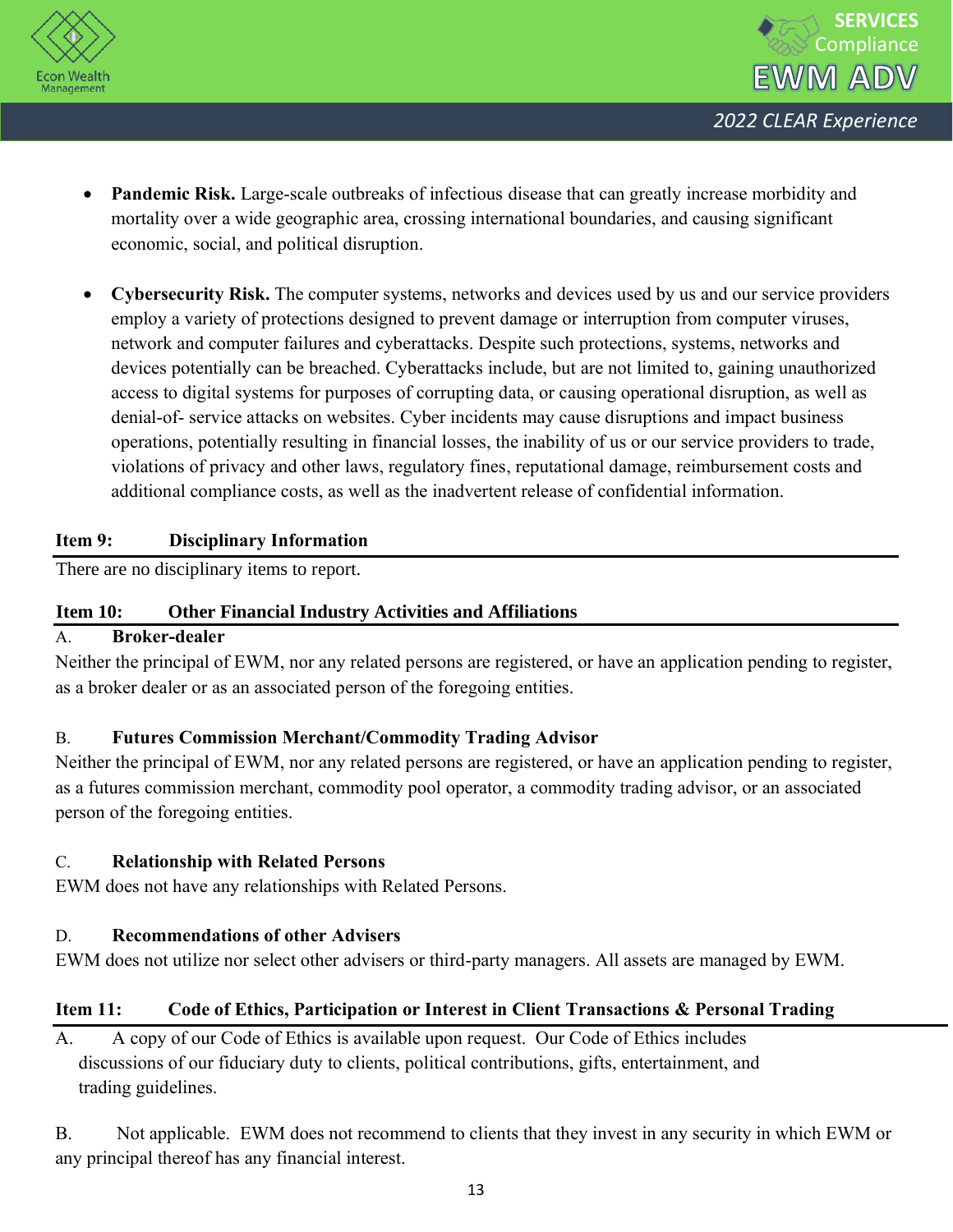



C. On occasion, an employee of EWM may purchase for his or her own account securities which are also recommended for clients. Our Code of Ethics details rules for employees regarding personal trading and avoiding conflicts of interest related to trading in one's own account. To avoid placing a trade before a client (in the case of a purchase) or after a client (in the case of a sale), all employee trades must be reviewed by the Compliance Officer. All employee trades must either take place in the same block as a client trade or sufficiently apart in time from the client trade, so the employee receives no added benefit. Employee statements are reviewed to confirm compliance with the trading procedures.

## **Item 12: Brokerage Practices**

## A. **Recommendation of Broker-Dealer**

EWM does not maintain custody of client assets, though EWM may be deemed to have custody if a client grants EWM authority to debit fees directly from their account (see Item 15 below). Assets will be held with a qualified custodian, which is typically a bank or broker-dealer. EWM recommends that investment accounts be held in custody by Charles Schwab & Co., Inc. ("CS&Co."), which is a qualified custodian. EWM is independently owned and operated and is not affiliated with Schwab. Schwab will hold client assets in a brokerage account and buy and sell securities when EWM instructs them to, which EWM does in accordance with its agreement with our clients. While EWM recommends that their clients use CS&Co. as custodian/broker, they will decide whether to do so and will open their account with CS&Co. by entering into an account agreement directly with them. EWM does not open the account for their clients, although EWM may assist in doing so. Even though a client account is maintained at CS&Co., we can still use other brokers to execute trades for their accounts as described below (see "Your brokerage and custody costs").

## **How we select brokers/custodians**

We seek to recommend a custodian/broker that will hold our client's assets and execute transactions on terms that are, overall, most advantageous when compared with other available providers and their services. We consider a wide range of factors, including both quantitative (Ex: costs) and qualitative (execution, reputation, service) factors. We do not consider whether Schwab or any other broker dealer/custodian, refers clients to EWM as part of our evaluation of these broker-dealers.

## **Your brokerage and custody costs**

Schwab generally does not charge clients an additional fee for custody services but is compensated by charging other fees on trades that it executes or that settle into their Schwab account. Schwab charges account holders a flat dollar amount as a "prime broker" or "trade away" fee for each trade that we have executed by a different broker-dealer but where the securities bought or the funds from the securities sold are deposited (settled) into your Schwab account. These fees are in addition to other compensation they pay the executing broker-dealer. Because of this, in order to minimize the trading costs, we have Schwab execute most trades for our client's account(s). We have determined that having Schwab execute most trades is consistent with our duty to seek "best execution" of your trades. Best execution means the most favorable terms for a transaction based on all relevant factors, including those listed above (see "How we select brokers/custodians").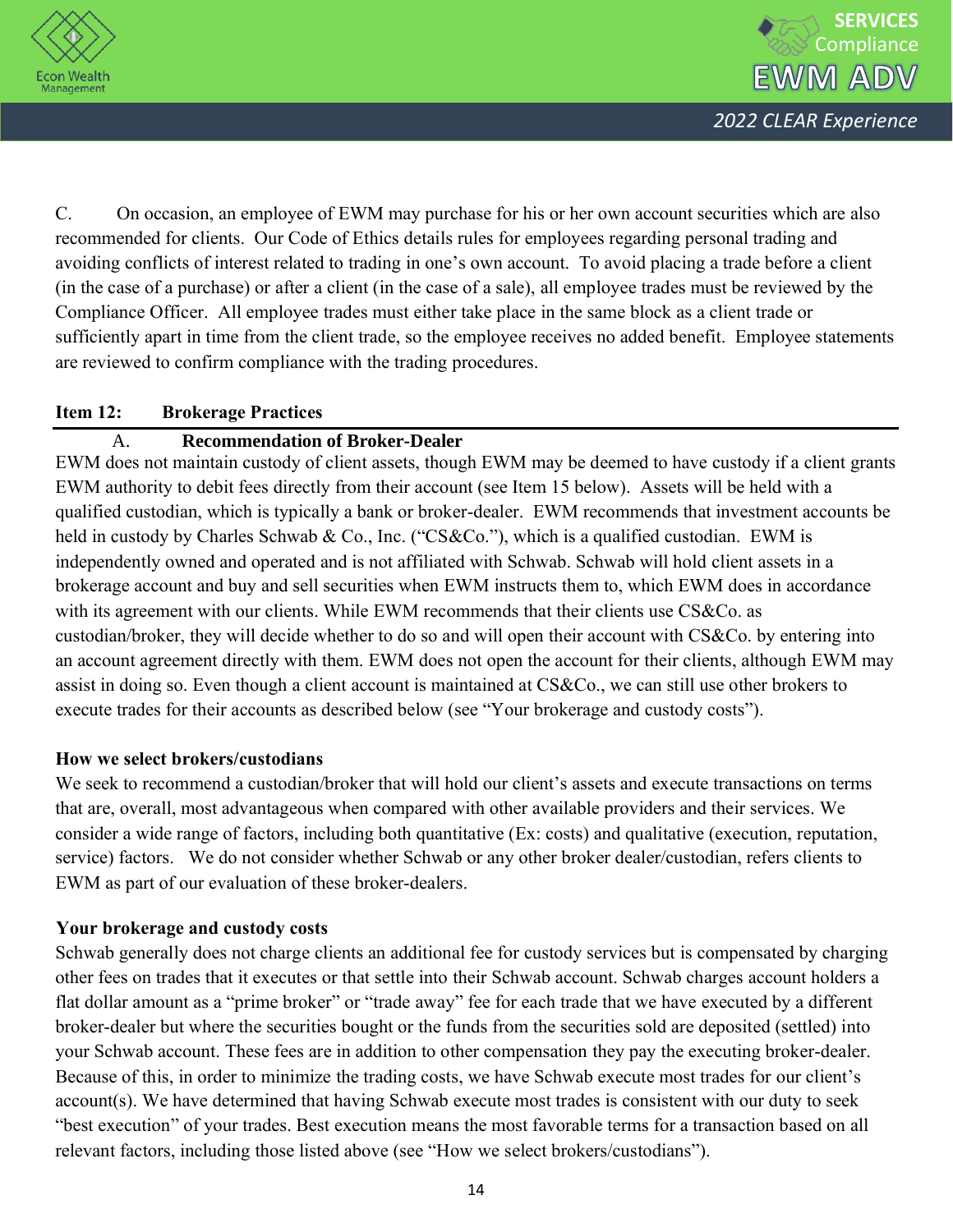



## **Products and services available to us from Schwab**

Schwab Advisor Services™ (formerly called Schwab Institutional®) is Schwab's business serving independent investment advisory firms like EWM. Through Schwab Advisor Services, CS&Co provides us and our clients, with access to its institutional brokerage services – trading, custody, reporting and related services – many of which are not typically available to CS&Co retail customers. CS&Co also makes available various support services. Some of those services help us manage or administer our clients' accounts while others help us manage and grow our business. CS&Co's support services described below are generally available on an unsolicited basis (we don't have to request them) and at no charge to us. The availability to us of CS&Co's products and services is not based on us giving particular investment advice, such as buying securities for our clients. Here is a more detailed description of CS&Co's support services:

#### **Services that benefit you**

CS&Co.'s brokerage services include access to a broad range of investment products, execution of securities transactions, and custody of client assets. The investment products available through CS&Co. include some to which we might not otherwise have access or that would require a significantly higher minimum initial investment by our clients. CS&Co.'s services described in this paragraph generally benefit our clients and their account.

## **Services that may not directly benefit our clients.**

CS&Co. also makes available to us other products and services that benefit us but may not directly benefit our clients or their accounts. These products and services assist us in managing and administering our clients' accounts. They include investment research, both CS&Co.'s own and that of third parties. We may use this research to service all or a substantial number of our clients' accounts, including accounts not maintained at CS&Co. In addition to investment research, CS&Co. also makes available software and other technology that:

- Provide access to client account data (such as duplicate trade confirmations and account statements)
- Facilitate trade execution and allocate aggregated trade orders for multiple client accounts
- Provide pricing and other market data
- Facilitate payment of our fees from our clients' accounts
- Assist with back-office functions, recordkeeping, and client reporting

## **Services that generally benefit only us.**

CS&Co. also offers other services intended to help us manage and further develop our business enterprise. These services include:

- Educational conferences and events
- Consulting on technology, compliance, legal, and business needs
- Publications and conferences on practice management and business succession
- Access to employee benefits providers, human capital consultants, and insurance providers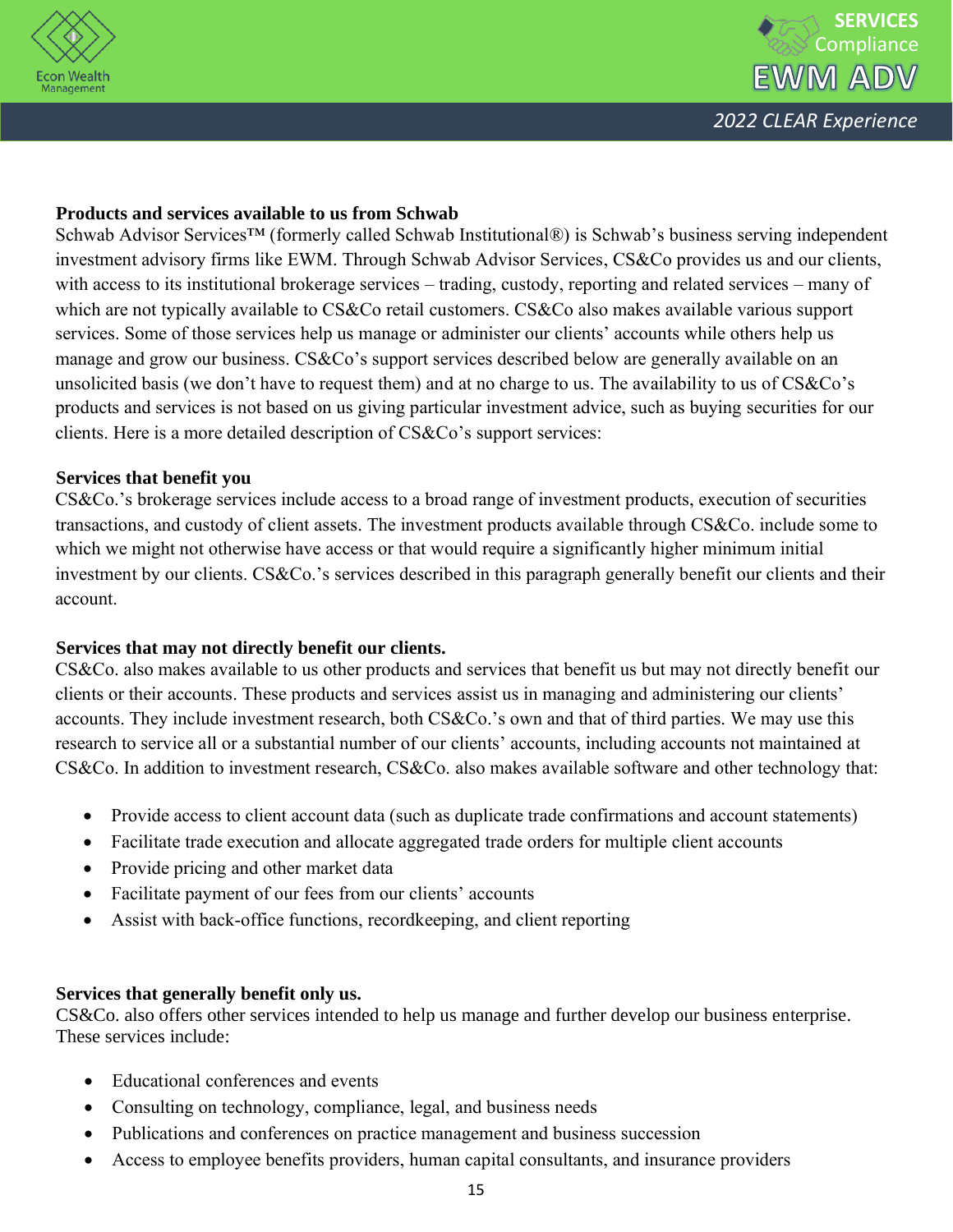



CS&Co. may provide some of these services itself. In other cases, it will arrange for third-party vendors to provide the services to us. CS&Co. may also discount or waive its fees for some of these services or pay all or a part of a third party's fees. CS&Co. may also provide us with other benefits, such as occasional business entertainment of our personnel.

## **Our interest in Schwab's services**

The availability of services from CS&Co benefits us because we do not have to produce or purchase them. We don't have to pay for these services, and they are not contingent upon us committing any specific amount of business to CS&Co in trading commissions or assets in custody. We believe that our selection of CS&Co as custodian and broker is in the best interests of our clients. It is primarily supported by the scope, quality and price of CS&Co's services and not Schwab's services that benefit only us. In addition, we conduct an annual review of custodial services to support our selection and consider many factors such as website security, trade reliability, portfolio analysis & reports and educational resources. We feel we are mitigating any conflict of interest to the extent our cost does not exceed our use of the custodian.

We do not consider whether Schwab or any other broker-dealer/custodian, refers clients to EWM as part of our evaluation of these broker-dealers.

## B. **Aggregating Trades**

Securities pricing per client may be averaged on a particular trade involving that security if all clients in whose accounts the trade is to be made are executed at the same time. This is called aggregating trades. Instead of placing a number of trades for the same security for each account, we will, when appropriate, executed one trade for all accounts and then allocate the trades to each account after execution. If an aggregate trade is not fully executed, the securities will be allocated to client accounts on a *pro rata* basis, except where doing so would create an unintended adverse consequence (For example, if a *pro rata* division would result in a client receiving a fraction of a share, or a position in the account of less than 1%.).

## **Item 13: Review of Accounts**

All accounts will be reviewed by a senior professional on at least an annual basis. However, it is expected that market conditions, changes in a particular client's account, or changes to a client's circumstances will trigger a review of accounts.

Upon request, clients are provided with quarterly performance reports, and portfolio and asset allocations are reviewed with clients during review meetings. All clients will receive statements and confirmations of trades directly from Schwab. Please refer to Item 15 regarding Custody.

## **Item 14: Client Referrals and Other Compensation**

## A. **Economic Benefit Provided by Third Parties for Advice Rendered to Client.**

We receive an economic benefit from Schwab in the form of the support products and services it makes available to us. These products and services, how they benefit us, and the related conflicts of interest are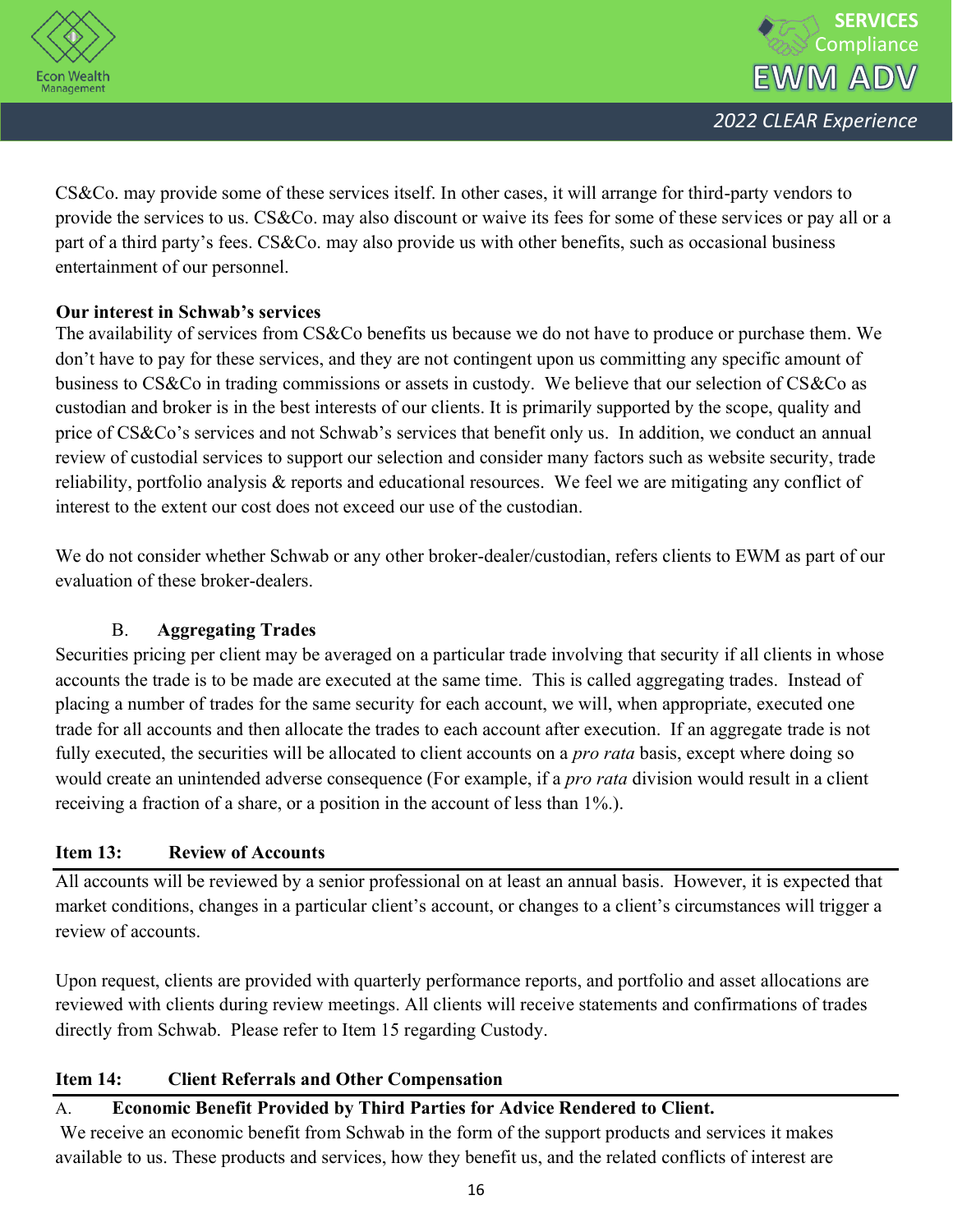



described above in Item 12. The availability to us of Schwab's products and services is not based on us giving particular investment advice, such as buying particular securities for our clients.

## B. **Compensation to Non-Advisory Personnel for Client Referrals.**

Clients may be introduced to EWM via other third parties. In the event that EWM compensates any party for the referral of a client to EWM, any such compensation will be paid by EWM, and not the client. If the client is introduced to EWM by an unaffiliated third party, that third party will disclose to the client the referral arrangement with EWM, including the compensation for the referral, and provide the client a copy of EWM's ADV Part 2A and 2B. The referral source will also provide a written disclosure to the client regarding the relationship between EWM and the referral source, including the fact that referral fees will be paid.

## **Item 15: Custody**

There are two avenues through which EWM has custody of client funds; by directly debiting its fees from client accounts pursuant to applicable agreements granting such right, and potentially by permitting clients to issue standing letters of authorization ("SLOAs"). SLOAs permit a client to issue one document that directs EWM to make distributions out of the client's account(s).

Clients whose fees are directly debited will provide written authorization to debit advisory fees from their accounts held by a qualified custodian chosen by the client. Each quarter, clients will receive a statement from their account custodian showing all transactions in their account, including the fee. This is the case for accounts in the Program as well.

We encourage clients to carefully review the statements and confirmations sent to them by their custodian, and to compare the information on your quarterly report prepared by EWM against the information in the statements provided directly from Schwab. Please alert us of any discrepancies.

In addition to the account custodian's custody procedures, clients issuing SLOAs will be requested to confirm, in writing, that the accounts to which funds are distributed are parties unrelated to EWM.

## **Item 16: Investment Discretion**

When EWM is engaged to provide asset management services on a discretionary basis, we will monitor client accounts to ensure that they are meeting the asset allocation requirements. If any changes are needed to the investments, we will make the changes. These changes may involve selling a security or group of investments and buying others or keeping the proceeds in cash. Clients may at any time place restrictions on the types of investments we may use on their behalf, or on the allocations to each security type. Clients may receive at their request written or electronic confirmations from their account custodian after any changes are made to their account. They will also receive monthly statements from the account custodian. Clients engaging us on a discretionary basis will be asked to execute a Limited Power of Attorney (granting us the discretionary authority over the client accounts) as well as an Investment Management Agreement that outlines the responsibilities of both the client and EWM.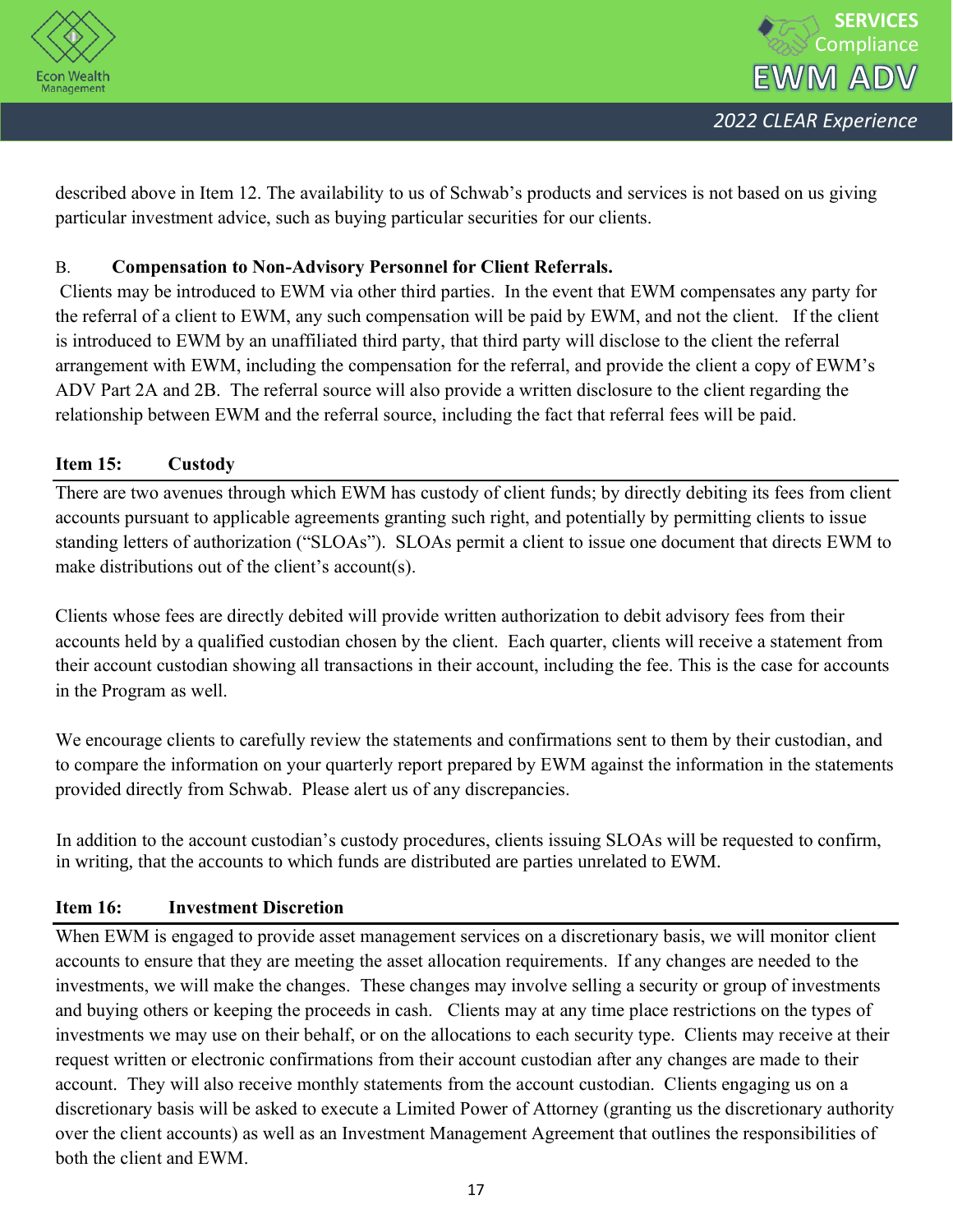

When a client engages EWM to provide investment management services on a non-discretionary basis, the accounts are monitored by EWM. The difference is that changes to a clients account will not be made until EWM has confirmed with the client (either verbally or in writing) that the proposed change is acceptable.

## **Item 17: Voting Client Securities**

Copies of our Proxy Voting Policies are available upon request.

From time to time, shareholders of stocks, mutual funds, exchange traded funds or other securities may be permitted to vote on various types of corporate actions. Examples of these actions include mergers, tender offers, or board elections. Clients are required to vote proxies related to their investments, or to choose not to vote their proxies. EWM will not accept authority to vote client securities. Clients will receive their proxies directly from the custodian for the client account. EWM will, upon request, give clients advice on how to vote proxies.

## **Item 18: Financial Information**

EWM does not require the prepayment of fees more than six (6) months or more in advance and therefore has not provided a balance sheet with this brochure.

There are no material financial circumstances or conditions that would reasonably be expected to impair our ability to meet our contractual obligations to our clients.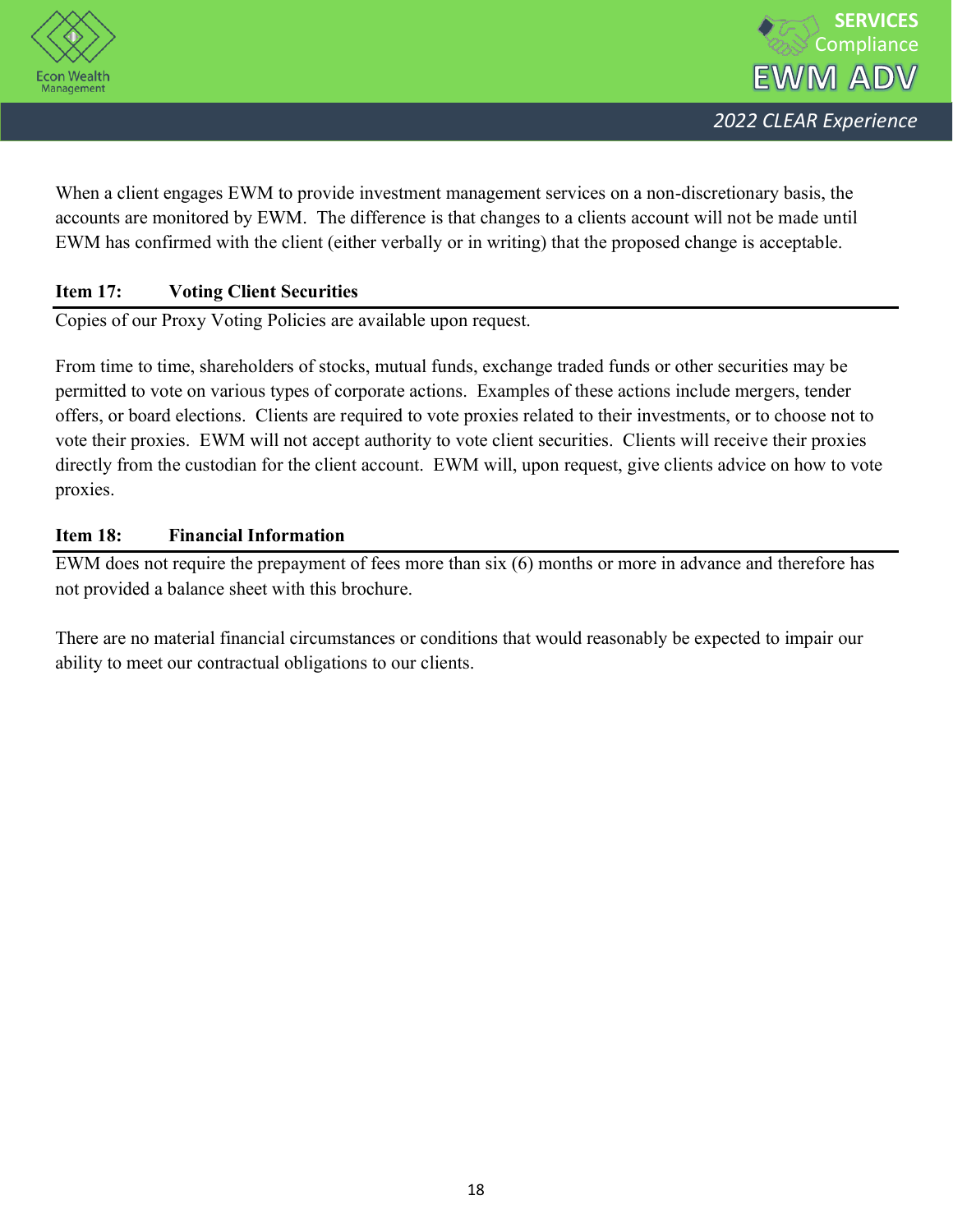



**Item 1: Cover Sheet**

FORM ADV PART 2B – INDIVIDUAL DISCLOSURE BROCHURE

# Steve Economopoulos

## ECON FINANCIAL SERVICES CORPORATION

4755 Linglestown Road, STE 204 Harrisburg, PA 17112 717-545-5870

[www.econwealth.com](http://www.econwealth.com/)

**February 15, 2022**

This Brochure Supplement provides information about Steve Economopoulos that supplements the Econ Wealth Management Brochure. You should have received a copy of that Brochure. Please contact Steve Economopoulos at the number above if you did not receive Econ Wealth Management Brochure or if you have any questions about the contents of this supplement. Registration does not imply any certain level of skill or training. Additional information about Steve Economopoulos is available on the SEC's website at [www.adviserinfo.](http://www.adviserinfo/)sec.gov.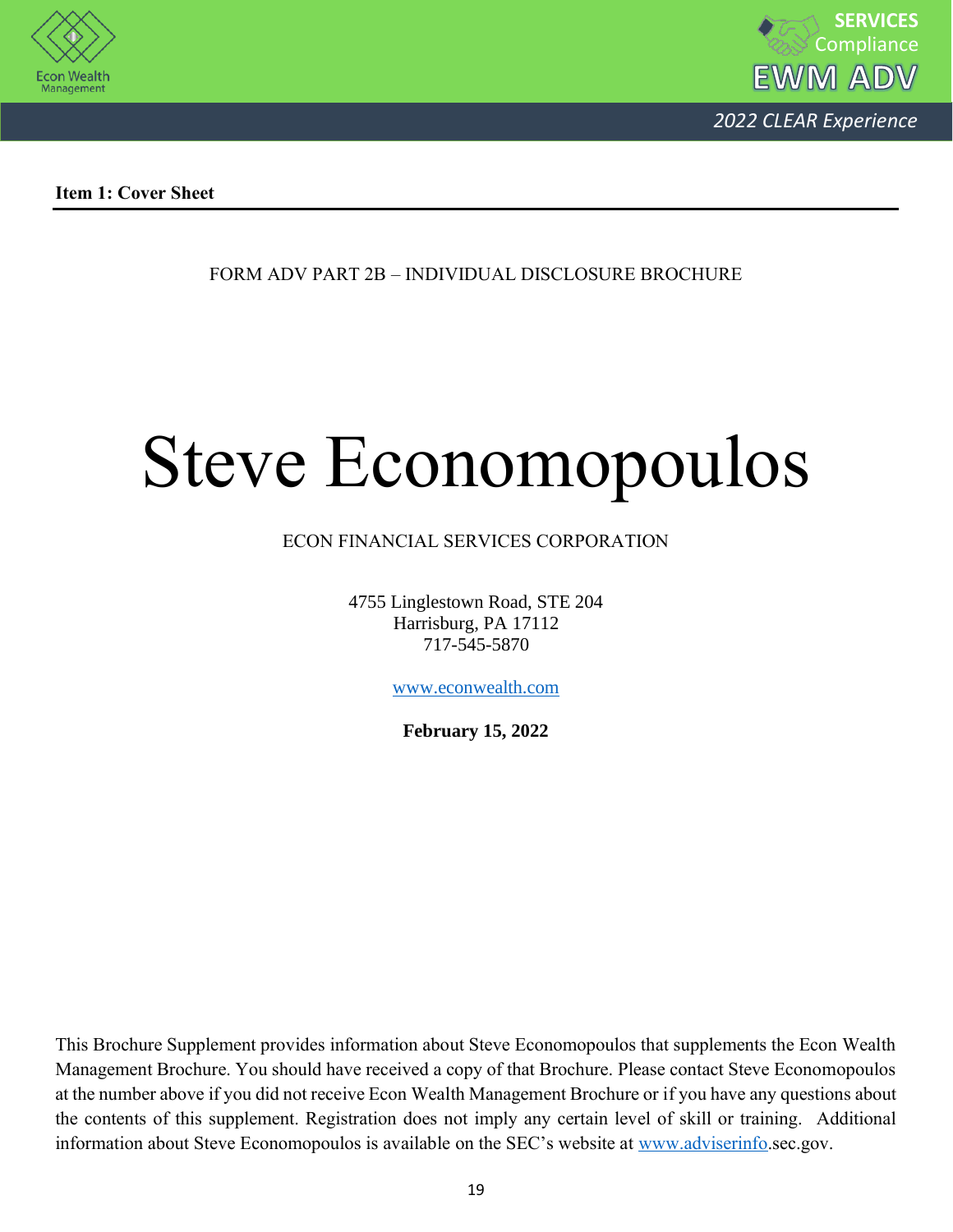



## I**tem 2: Educational Background and Business Experience**

Steve Economopoulos Born: 1973 **EDUCATION**:

Shippensburg University, B.S. in Math, 1995

#### **BUSINESS EXPERIENCE**:

Econ Wealth Management - Principal & Chief Investment Strategist 09/2015 – present

Wells Fargo Advisors Financial Network LLC - Financial Advisor  $08/2005 - 08/2015$ 

Edward D. Jones & Co., L.P. - Investment Representative 05/1998 – 08/2005

## **PROFESSIONAL DESIGNATIONS**: **CFP® -Certified Financial Planner**

The CERTIFIED FINANCIAL PLANNER<sup>™</sup>, CFP<sup>®</sup> and federally registered CFP (with flame design) marks (collectively, the "CFP® marks") are professional certification marks granted in the United States by Certified Financial Planner Board of Standards, Inc. ("CFP Board").

The CFP® certification is a voluntary certification; no federal or state law or regulation requires financial planners to hold CFP® certification. It is recognized in the United States and a number of other countries for its (1) high standard of professional education; (2) stringent code of conduct and standards of practice; and (3) ethical requirements that govern professional engagements with clients. Currently, more than 62,000 individuals have obtained CFP® certification in the United States.

To attain the right to use the CFP® marks, an individual must satisfactorily fulfill the following requirements:

- **Education** Complete an advanced college-level course of study addressing the financial planning subject areas that CFP Board's studies have determined as necessary for the competent and professional delivery of financial planning services, and attain a Bachelor's Degree from a regionally accredited United States college or university (or its equivalent from a foreign university). CFP Board's financial planning subject areas include insurance planning and risk management, employee benefits planning, investment planning, income tax planning, retirement planning, and estate planning.
- **Examination** Pass the comprehensive CFP® Certification Examination. The examination, administered in 10 hours over a two-day period, includes case studies and client scenarios designed to test one's ability to correctly diagnose financial planning issues and apply one's knowledge of financial planning to real world circumstances.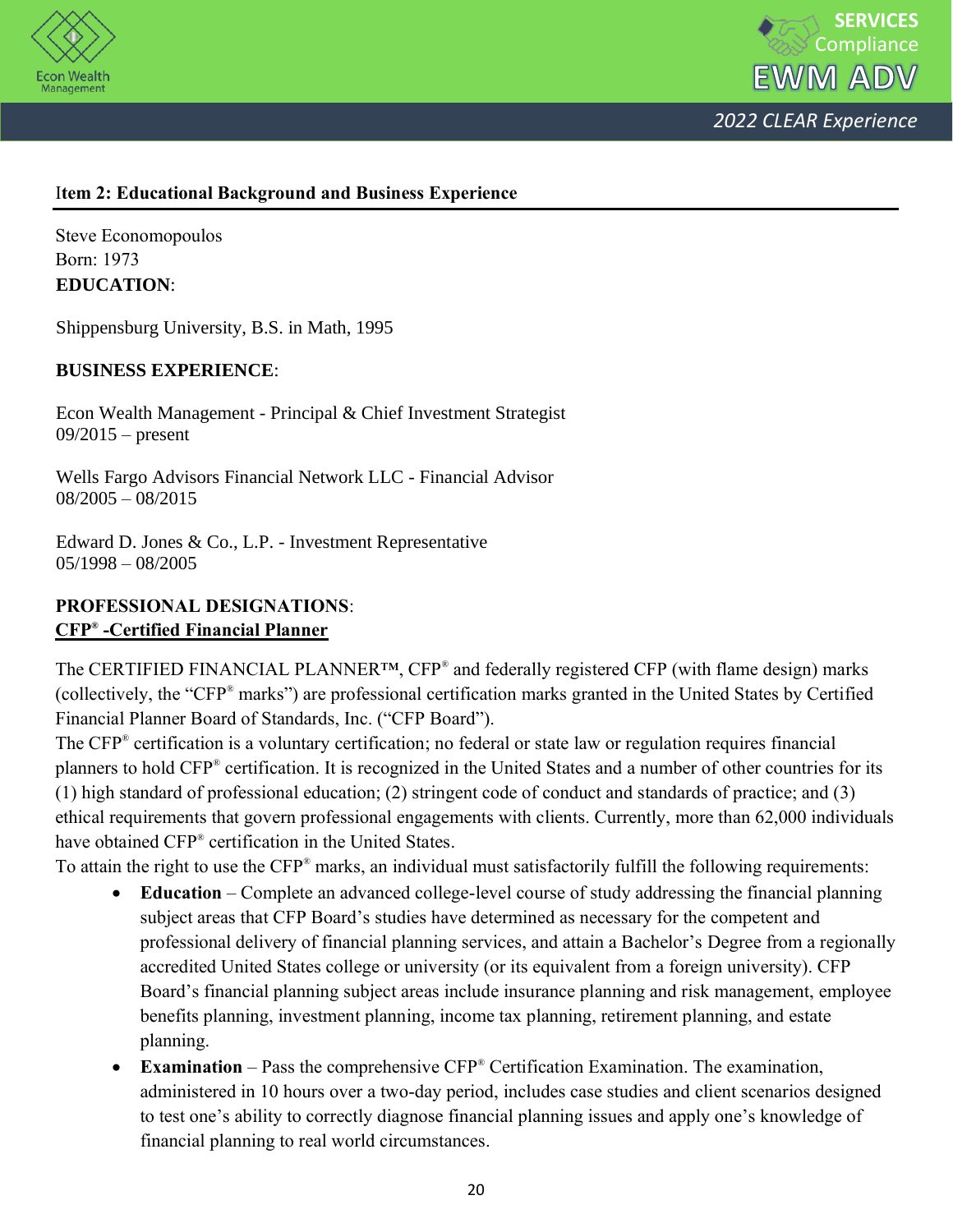



- **Experience** Complete at least three years of full-time financial planning-related experience (or the equivalent, measured as 2,000 hours per year); and,
- **Ethics** Agree to be bound by CFP Board's Standards of Professional Conduct, a set of documents outlining the ethical and practice standards for CFP® professionals.

Individuals who become certified must complete the following ongoing education and ethics requirements in order to maintain the right to continue to use the CFP® marks:

- **Continuing Education** Complete 30 hours of continuing education hours every two years, including two hours on the Code of Ethics and other parts of the Standards of Professional Conduct, to maintain competence and keep up with developments in the financial planning field; and,
- **Ethics** Renew an agreement to be bound by the Standards of Professional Conduct. The Standards prominently require that CFP<sup>®</sup> professionals provide financial planning services at a fiduciary standard of care. This means CFP® professionals must provide financial planning services in the best interests of their clients.

CFP® professionals who fail to comply with the above standards and requirements may be subject to CFP Board's enforcement process, which could result in suspension or permanent revocation of their CFP<sup>®</sup> certification.

## **ChFC® -Chartered Financial Consultant®**

The ChFC<sup>®</sup> designation has been a mark of excellence for almost thirty years and currently requires nine college-level courses, the most of any financial planning credential. Average study time to earn the ChFC® exceeds 450 hours. Required courses cover extensive education and application training in financial planning, income taxation, investments, and estate and retirement planning. Additional electives are chosen from such topics as macroeconomics, financial decisions for retirement, and executive compensation. ChFC® designees must meet experience requirements and adhere to continuing education and ethical standards. The credential is awarded by The American College, a non-profit educator founded in 1927 and the highest level of academic accreditation.

## **CMT – Chartered Market Technician**

The Chartered Market Technician (CMT) Program requires candidates to demonstrate proficiency in a broad range of topics in the field of Technical Analysis. The Program consists of three levels. The CMT Level I and CMT Level II exams are multiple choice while CMT Level III exam is in short answer and essay form. Those candidates who successfully complete all three levels of the CMT examination and agree to abide by the Market Technicians Association Code of Ethics are granted the right to use the CMT credential.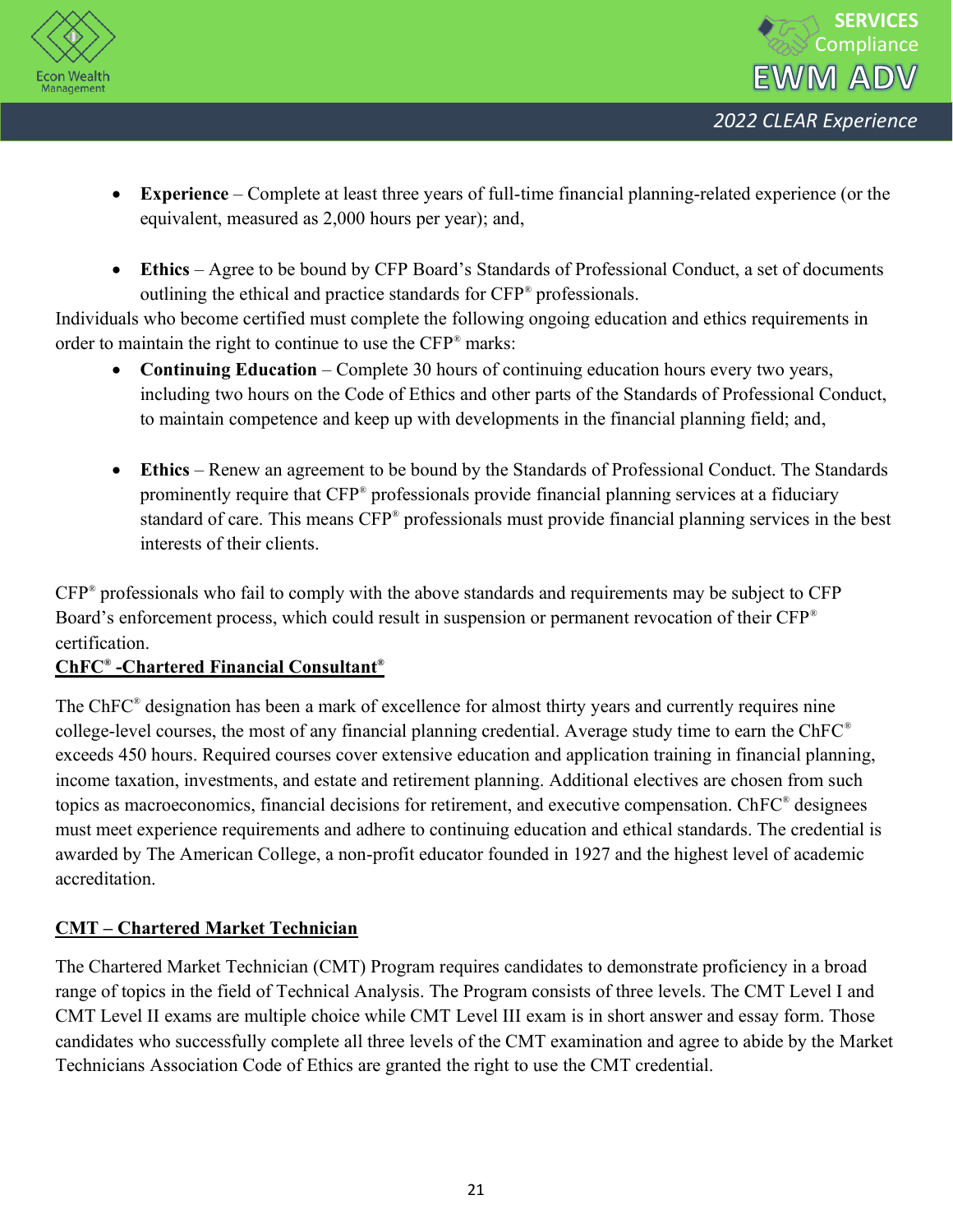

## **Item 3: Disciplinary Information**

Registered investment advisers are required to disclose all material facts regarding any legal or disciplinary events that would be material to your evaluation of each supervised person providing investment advice.

• No information is applicable to this Item for Mr. Economopoulos.

## **Item 4: Other Business Activities**

Certain professionals of EWM are separately licensed as independent insurance agents. As such, these professionals may conduct insurance product transactions for EWM clients, in their capacity as licensed insurance agents, and will receive customary commissions for these transactions in addition to any compensation received in his capacity as employees of EWM. Commissions from the sale of insurance products will not be used to offset or as a credit against advisory fees. These professionals therefore have incentive to recommend insurance products based on the compensation to be received, rather than on a client's needs. The receipt of additional fees for insurance commissions is therefore a conflict of interest, and clients should be aware of this conflict when considering whether to engage EWM or utilize these professionals to implement any insurance recommendations. EWM attempts to mitigate this conflict of interest by disclosing the conflict to clients, and informing the clients that they are always free to purchase insurance products through other agents that are not affiliated with EWM, or to determine not to purchase the insurance product at all. EWM also attempts to mitigate the conflict of interest by requiring employees to acknowledge in the firm's Code of Ethics, their individual fiduciary duty to the clients of EWM, which requires that employees put the interests of clients ahead of their own.

## **Item 5: Additional Compensation**

Please see response to Item 4, above.

## **Item 6: Supervision**

Mr. Economopoulos is a principal of the firm and is also the firm's Chief Compliance Officer; he can be reached at (717) 545-5870. Additionally, all employees of EWM are required to follow the supervisory guidelines and procedures manual which is designed to ensure compliance with securities laws in the states where EWM is registered.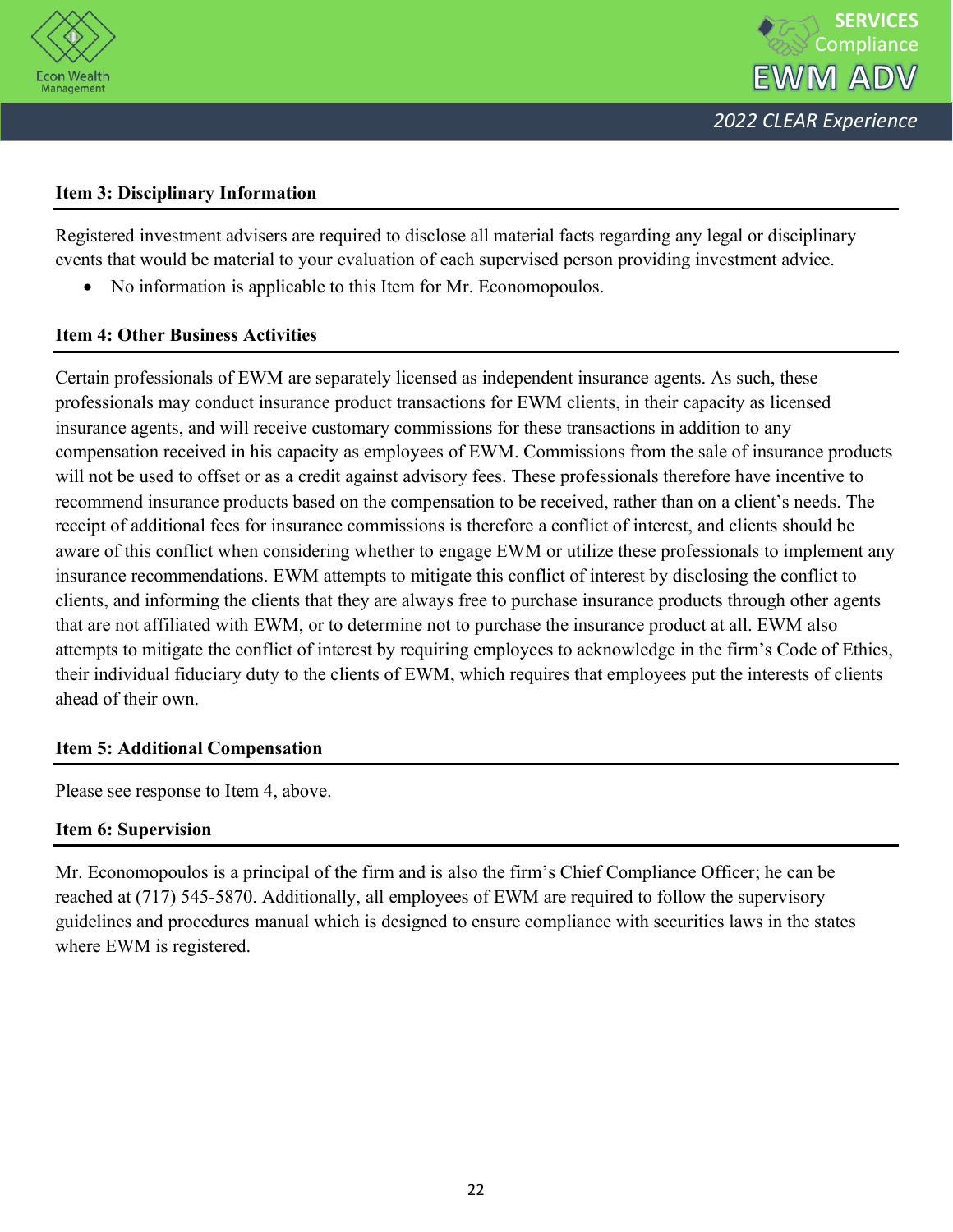



**Item 1 – Cover Page**

FORM ADV PART 2B – INDIVIDUAL DISCLOSURE BROCHURE

## Brian Zellers

## ECON FINANCIAL SERVICES CORPORATION

4755 Linglestown Road, STE 204 Harrisburg, PA 17112 717-545-5870

[www.econwealth.com](http://www.econwealth.com/)

**February 15, 2022**

This Brochure Supplement provides information about Brian Zellers that supplements the Econ Wealth Management Brochure. You should have received a copy of that Brochure. Please contact Steve Economopoulos at the number above if you did not receive Econ Wealth Management Brochure or if you have any questions about the contents of this supplement. Registration does not imply any certain level of skill or training. Additional information about Brian Zellers is available on the SEC's website at [www.adviserinfo.sec.gov.](http://www.adviserinfo.sec.gov/)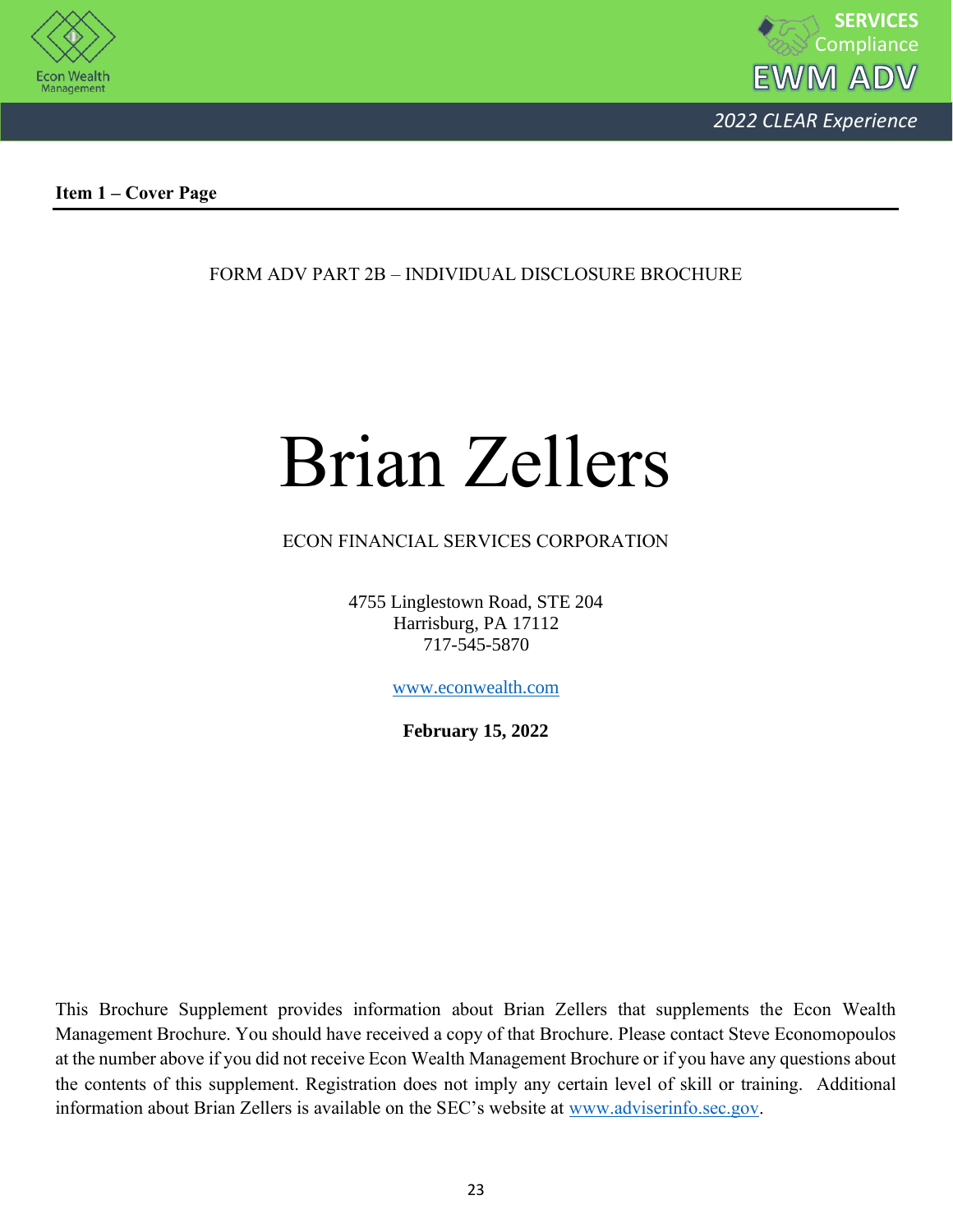



## **Item 2: Educational Background and Business Experience**

Brian Zellers Born: 1980

## **EDUCATION:**

Lebanon Valley College, B.S. in Biology, 2002 Lebanon Valley College, MS Ed., 2008

## **BUSINESS EXPERIENCE:**

Econ Wealth Management - Client Services Associate 08/2019 – 12/2019

Investment Adviser Representative 01/2020-present

Zellers Investment Properties – Owner 10/2013-present

#### **PROFESSIONAL DESIGNATIONS**:

## **Accredited Asset Management Specialist (AAMS®)**

The Accredited Asset Management Specialist (AAMS®) is a professional designation awarded by the College for Financial Planning unto financial professionals. Designated professionals have a strong fundamental financial knowledge with a specific focus on asset management and investments.

## **Item 3: Disciplinary Information**

Registered investment advisers are required to disclose all material facts regarding any legal or disciplinary events that would be material to your evaluation of each supervised person providing investment advice.

• No information is applicable to this Item for Brian Zellers.

## **Item 4: Other Business Activities**

Certain professionals of EWM are separately licensed as independent insurance agents. As such, these professionals may conduct insurance product transactions for EWM clients, in their capacity as licensed insurance agents, and will receive customary commissions for these transactions in addition to any compensation received in his capacity as employees of EWM. Commissions from the sale of insurance products will not be used to offset or as a credit against advisory fees. These professionals therefore have incentive to recommend insurance products based on the compensation to be received, rather than on a client's needs. The receipt of additional fees for insurance commissions is therefore a conflict of interest, and clients should be aware of this conflict when considering whether to engage EWM or utilize these professionals to implement any insurance recommendations. EWM attempts to mitigate this conflict of interest by disclosing the conflict to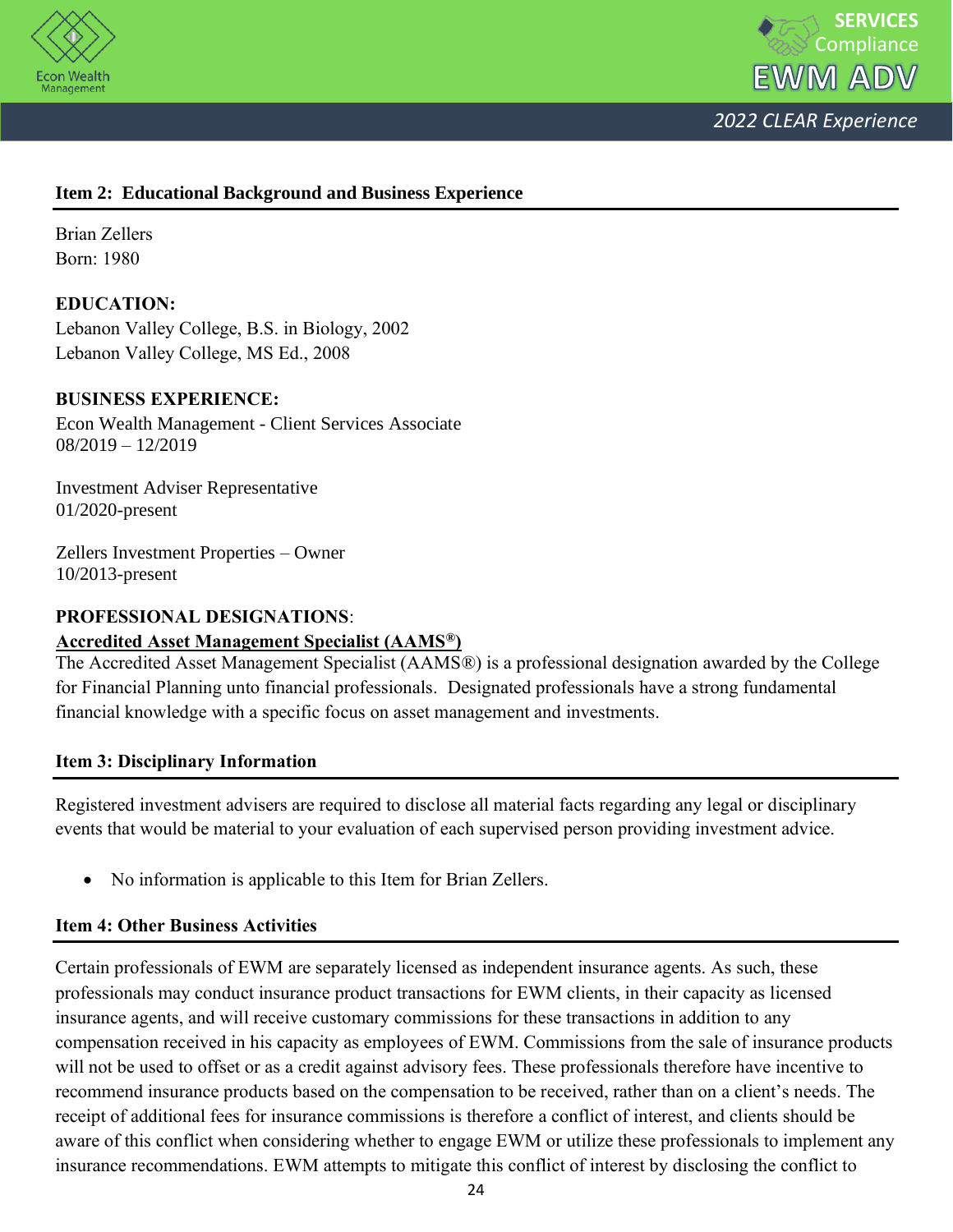



clients and informing the clients that they are always free to purchase insurance products through other agents that are not affiliated with EWM, or to determine not to purchase the insurance product at all. EWM also attempts to mitigate the conflict of interest by requiring employees to acknowledge in the firm's Code of Ethics, their individual fiduciary duty to the clients of EWM, which requires that employees put the interests of clients ahead of their own.

## **Item 5: Additional Compensation**

Please see response to Item 4, above.

## **Item 6: Supervision**

Brian Zellers is a financial advisor of the firm and is supervised by owner Steve Economopoulos; he can be reached at (717) 545-5870. Additionally, all employees of EWM are required to follow the supervisory guidelines and procedures manual which is designed to ensure compliance with securities laws in the states where EWM is registered.